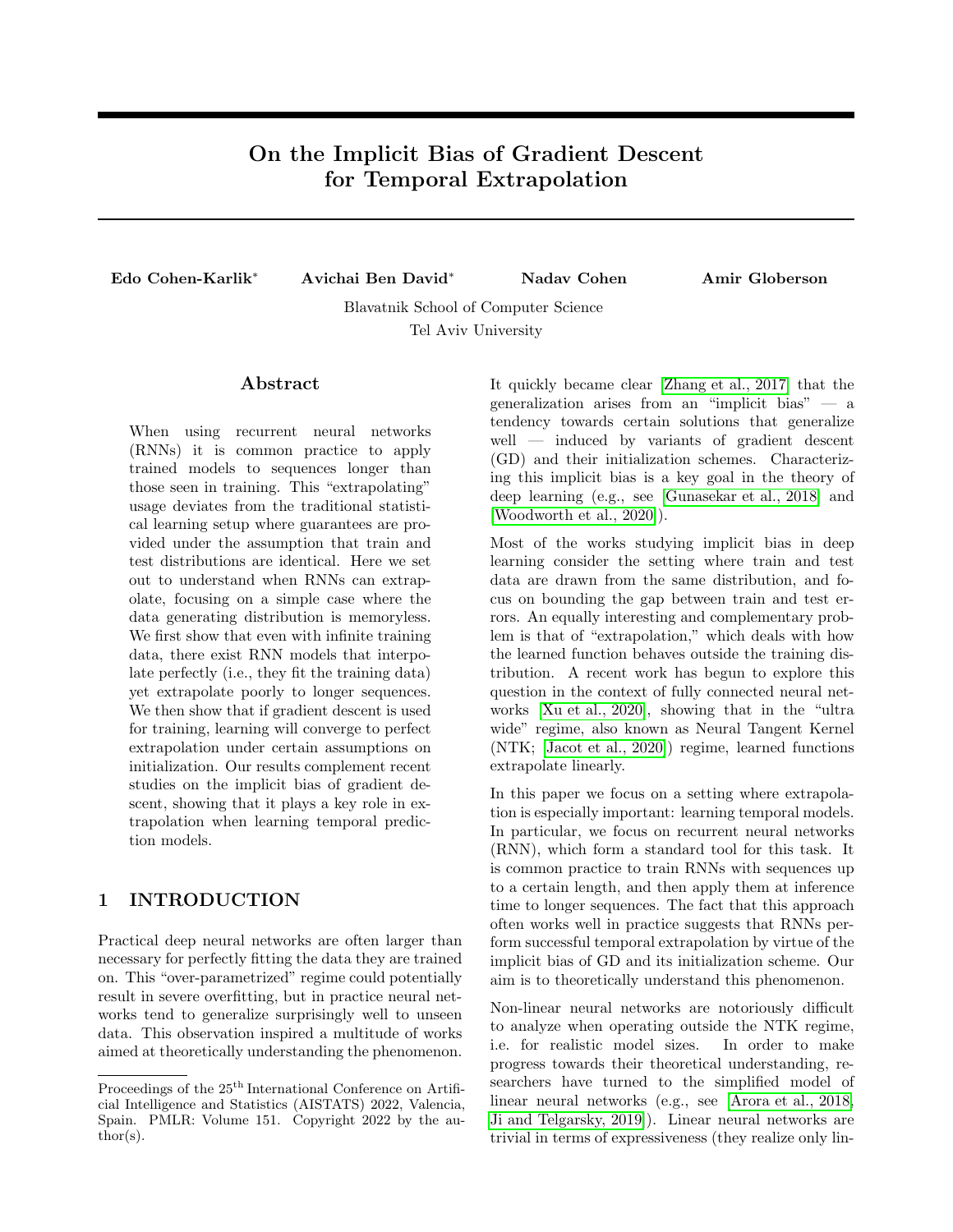ear input-output mappings), but not so in terms of optimization and generalization: they induce highly non-convex training objectives, and exhibit phenomena akin to their non-linear counterparts. We accordingly base our analysis of temporal extrapolation on linear recurrent neural networks, also known in the literature as linear dynamical systems (LDS) [\[Antsaklis and Michel, 2006\]](#page-6-1).

The setting we study is geared specifically towards understanding the temporal extrapolation implicitly brought forth by GD. We consider the case where training data is generated by a memoryless teacher, so as to avoid an explicit bias towards non-trivial extrapolation. Learning from the training data via GD on an over-parametrized RNN, the extrapolation question boils down to whether a model trained on sequences of length k will realize a memoryless mapping for time steps greater than  $k$ . We show that in this setup, there exist RNN weights that perfectly fit the training data (regardless of how many training sequences were collected), and yet extrapolate poorly. Empirically however, we find that training via GD with standard initialization schemes yields solutions that extrapolate well. This clearly demonstrates an implicit bias towards good extrapolation. Interestingly, learned solutions do not comprise a zero state transition matrix, but rather one which is far from zero, yet still results in good extrapolation.

Any result establishing implicit bias towards specific solutions must entail assumptions on initialization (otherwise, one may initialize at any solution that perfectly fits the training data, and GD will remain there). In the context of linear neural networks, it is common to assume that initialization admits certain balancedness properties [\[Arora et al., 2018\]](#page-6-0). In the same spirit, our analysis focuses on an initialization where model weights satisfy certain symmetries. Under such initialization, we prove that if GD converges to a perfect fit of the training data, it will do so with an extrapolating (i.e., memoryless) solution. We show that this extrapolation is due to a certain form of "complementary slackness" between components of the model. To the best of our knowledge, this result is the first to provide formal evidence for an implicit bias of GD towards temporal extrapolation outside the NTK regime.

The remainder of the paper is structured as follows. In Section [2](#page-1-0) we discuss related work. Section [3](#page-2-0) describes the setup and required definitions. In Section [4](#page-3-0) we analyze the case of learning with sequences whose length  $k$  is larger than the hidden dimension of the model d. Section [5](#page-3-1) shows that when  $k < d$  there exist solutions that perfectly fit the training data but do not extrapolate to longer sequences. Section [6](#page-4-0) analyzes the solutions obtained by GD in the latter regime, showing they do extrapolate. Finally, section [7](#page-5-0) provides experiments supporting our theoretical findings.

### <span id="page-1-0"></span>2 RELATED WORK

Linear RNNs, also known as linear dynamical systems (LDS) have been studied for decades [\[Kalman, 1963,](#page-8-5) [Ghahramani and Hinton, 1996\]](#page-8-6). The aspect most related to this work is system identification [\[Ljung, 1999\]](#page-8-7), which studies the conditions under which the exact parameters of an LDS can be recovered. This is related to the question of temporal extrapolation because recovering the correct system parameters from training sequences of finite length will lead to perfect extrapolation. Note however, that works along this line do not analyze the dynamics of GD, but rather provide characterizations of the conditions under which system identification is possible.

Two related properties of an LDS that are necessary for unique identification are *controllability* and observability [\[Kalman, 1960\]](#page-8-8). In the memoryless setting the learned LDS is neither controllable nor observable, and therefore its identification is an ill-posed problem not treated by classic approaches. One common approach to identification are subspace methods [Ho and Kálmán, 1966], which perform an SVD of the Hankel matrix (i.e., the matrix representing the linear input-output mapping realized by an LDS) in order to extract an approximation of the system which has a low dimensional state-space. Other approaches to low rank Hankel matrices are based on rank relaxations such as nuclear norm [\[Fazel et al., 2001,](#page-8-10) [Liu and Vandenberghe, 2010\]](#page-8-11). See also [\[Glover, 1984\]](#page-8-12) for additional approximation notions.

This paper focuses on the question of how GD learns a "simple" system from observed data. It may thus be viewed as the LDS analogue of works studying the implicit bias in matrix factorization [\[Arora et al., 2019\]](#page-6-2). Such works ask whether GD over matrix factorization fits observations with solutions that minimize a complexity measure, and what that complexity measure is. At present, these questions are largely open.

Our work relates to the recent results of [\[Hardt et al., 2016\]](#page-8-13) showing that GD can optimize the loss for LDS. Specifically, they showed that when training on sequences up to length  $k$ , GD will converge to a dynamical system that approximates the impulse response up to time  $k$ . However, this result does not imply extrapolation in the sense we consider here, as it does not guarantee approximation of the impulse response for times beyond  $k$ .

Another recent work [\[Xu et al., 2020\]](#page-8-2) studies extrapolation of deep learning beyond the support of the train-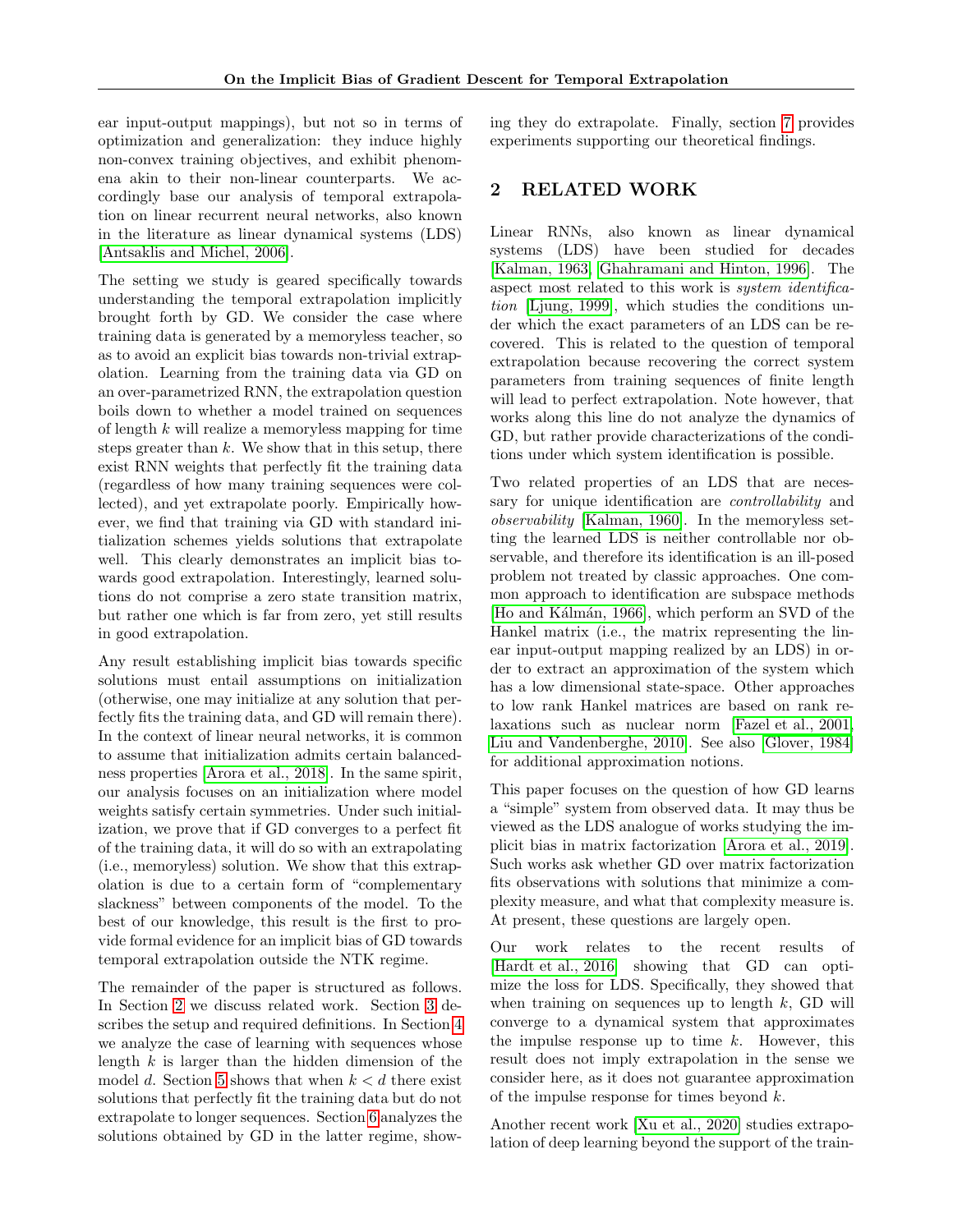ing data. They show that feed forward neural networks with ReLU activation extrapolate to linear functions outside the support, and further provide principles to construct graph neural networks which exhibit bias towards specific extrapolation. We study extrapolation in the temporal domain, providing insights into the solutions found by GD over linear RNNs.

Another study of implicit bias in linear RNNs is [\[Emami et al., 2021\]](#page-8-14), who examine the correlation between such models and convolutions in the asymptotic (NTK) regime of an infinite-dimensional hidden state. They show that GD tends to short-term memory solutions. Our work differs from [\[Emami et al., 2021\]](#page-8-14) in several aspects. First, we consider the realistic case of finite-dimensional hidden states (i.e. we operate outside the NTK regime). Second, we directly prove an extrapolation result, whereas [\[Emami et al., 2021\]](#page-8-14) provide results on structural biases of learned impulse responses.

# <span id="page-2-0"></span>3 LINEAR RECURRENT NEURAL NETWORKS

In this section we describe our model and the analyzed setting. We consider a single layer linear RNN, and for simplicity present our analysis for the singleinput single-output (SISO) case. The analysis readily extends to the more general multiple-input multipleoutput (MIMO) case, as shown in the Supplementary (Section [C\)](#page-11-0). The dynamics of interest are defined by:

$$
\hat{y}_t = Cs_t, \qquad s_{t+1} = As_t + Bx_{t+1}, \tag{1}
$$

where  $A \in \mathbb{R}^{d \times d}$ ,  $B \in \mathbb{R}^{d \times 1}$  and  $C \in \mathbb{R}^{1 \times d}$  are learned parameters (weights), and  $\{s_t\}_{t=1}^{\infty} \subset \mathbb{R}^{1 \times d}$  are the resulting hidden states, where by assumption  $s_0 = 0$ . We refer to  $A$  as the *state transition matrix*, to  $B$  as the *input weights*, and to  $C$  as the *output weights*.

Given  $\mathbf{x} = (x_1, x_2, \dots, x_k) \in \mathbb{R}^k$ , an input sequence of length k, we denote by  $RNN(\mathbf{x}) = \hat{y}_k$  the output of the RNN at time step  $k$ <sup>[1](#page-2-1)</sup>. The latter can be expressed in terms of the learned parameters and input sequence. Indeed, it results from taking a convolution of the input sequence with the impulse response sequence  $(CA^iB)_{i=0}^{\infty}$ :

<span id="page-2-2"></span>
$$
\hat{y}_k = \sum_{i=1}^k C A^{k-i} B x_i.
$$
 (2)

We consider the problem of learning the parameters of the RNN from a set of  $N$  training sequences and their desired outputs:

$$
S = \left\{ (\mathbf{x}^{(i)}, y^{(i)}) \right\}_{i=1}^{N} \subset \mathbb{R}^{k} \times \mathbb{R},
$$
 (3)

<span id="page-2-1"></span><sup>1</sup>We interchangeably use  $RNN(\mathbf{x}) = RNN(x_1, \ldots, x_k)$ .

via minimization of the empirical squared loss:

$$
\frac{1}{2N} \sum_{i=1}^{N} (RNN(\mathbf{x}^{(i)}) - y^{(i)})^{2}.
$$

Note that this setup is more challenging (entails less supervision) than the one in which training labels include outputs for all time steps between 1 and  $k$ . For convenience, in the remainder of the paper, we omit the subscript of the output at time  $k$ , and simply denote  $\hat{y} = \hat{y}_k$ .

Our interest lies on the impact of implicit bias on extrapolation. To decouple that from generalization (i.e., from the question of how accurate the model is on sequences of length  $k$  not seen during training), we assume an unlimited amount of training data, or formally, that GD is applied to the population loss:

$$
\mathbb{E}_{\mathbf{x},y}\left[\frac{1}{2}\left(RNN(\mathbf{x})-y\right)^2\right].
$$

We will study the case where training data is generated by a teacher RNN, and to isolate the implicit bias of GD, we avoid any type of explicit bias towards nontrivial extrapolation. That is, we assume the teacher RNN is **memoryless**, meaning that there exists  $w^* \in$ R such that for any  $k \in \mathbb{N}$  and any input sequence  $\mathbf{x} = (x_1, \dots, x_k) \in \mathbb{R}^k$ , the corresponding label is given by  $y = w^* x_k$  (namely, the output depends on input only via latest time step). We disregard the trivial case of constant zero labels, i.e. we assume  $w^* \neq 0$ . Using Equation [\(2\)](#page-2-2), we obtain an expression for the loss induced by the memoryless teacher, in the case where inputs are drawn independently.

<span id="page-2-3"></span>**Lemma 3.1.** Assume  $\mathbf{x} \sim \mathcal{D}$  such that  $\mathbb{E}_{\mathcal{D}}[\mathbf{x} \mathbf{x}^{\top}] = I_k$ , where  $I_k \in \mathbb{R}^{k \times k}$  is the identity matrix. Then, given a memoryless teacher RNN, the loss for the student RNN satsifies:

<span id="page-2-4"></span>
$$
\mathbb{E}_{\mathbf{x},y} \left[ \frac{1}{2} \left( RNN(\mathbf{x}) - y \right)^2 \right] =
$$
\n
$$
\frac{1}{2} \sum_{i=1}^{k-1} (CA^{k-i}B)^2 + \frac{1}{2} (CB - w^*)^2
$$
\n(4)

Proof. The result follows from expanding the population loss and calculating first and second order moments of x. See Supplementary.  $\Box$ 

Lemma [3.1](#page-2-3) admits a simple interpretation. It states that the population loss will be minimized when the impulse response starts with  $w^*$ , and is followed by  $k-1$  zeros. This agrees with the fact that the system is trained to be memoryless for the first  $k$  time steps. However, as we shall see later, it does not guarantee that it will be memoryless for times greater than  $k$ .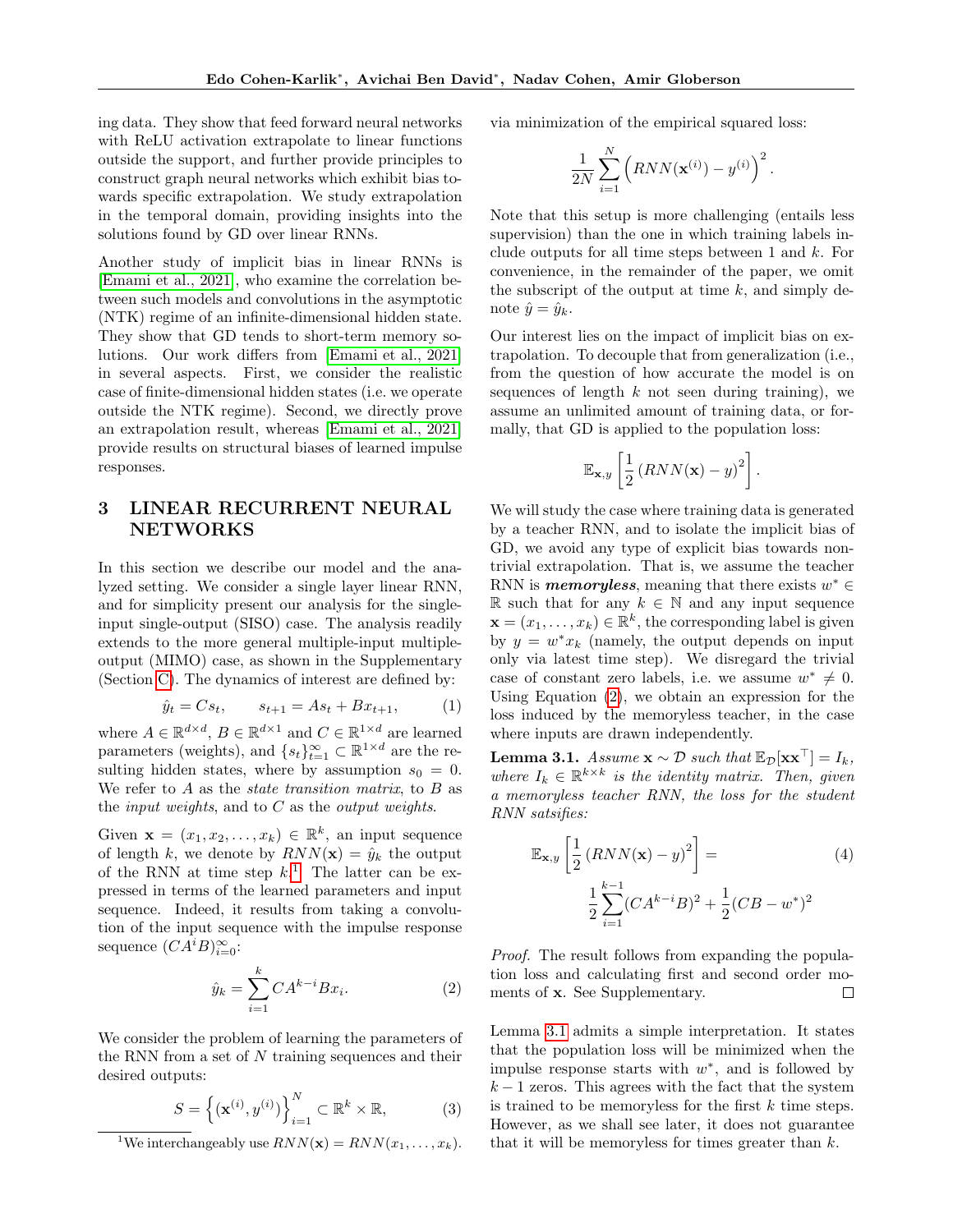We say that the learned RNN *extrapolates* with respect to the teacher RNN if it agrees with the latter's output for any input sequence of any length, including lengths which exceed that of the training sequences. This amounts to requiring that for any  $j \in \mathbb{N}$  (in particular  $j > k$ ) and any  $\mathbf{x} = (x_1, \dots, x_j) \in \mathbb{R}^j$ , the output of the learned RNN satisfies  $\hat{y} = RNN(\mathbf{x}) = w^*x_j$ .

<span id="page-3-4"></span>**Lemma 3.2.** The parameters  $(A, B, C)$  for the learned RNN are extrapolating with respect to a memoryless teacher if and only if  $CB = w^*$  and  $CA^jB = 0$ for all  $j \in \mathbb{N}$ .

Proof. The proof follows from Equation [\(2\)](#page-2-2) and the expected loss in Lemma [3.1](#page-2-3) when  $k \to \infty$ . П

One possible solution that extrapolates to a memoryless teacher is  $A = 0$  along with any pair  $B, C$  satsifying  $CB = w^*$ . Surprisingly, we observe empirically (see Section [7\)](#page-5-0) that typically  $A \neq 0$  while  $CA^{j}B = 0$ for all  $j \in \mathbb{N}$ , suggesting a non-trivial alignment between  $A$  and  $B, C$ . In the next sections we theoretically explore this phenomenon.

# <span id="page-3-0"></span>4 LONG TRAINING SEQUENCES GUARANTEE EXTRAPOLATION

Theorem [4.1](#page-3-2) below shows that when  $k > d$  (i.e., when the length of training sequences is larger than the width of the learned model), any solution that minimizes the loss extrapolates.

<span id="page-3-2"></span>**Theorem 4.1.** Assume that  $k > d$ , and let  $(A, B, C)$ be a solution (parameters for learned RNN) that minimizes the loss in Equation [\(4\)](#page-2-4). Then, it holds that  $CA^{j}B = 0$  for all  $j \in \mathbb{N}$ , meaning the learned model extrapolates.

*Proof.* Let  $p(z) = z^d + \rho_{d-1} z^{d-1} + \cdots + \rho_1 z + \rho_0$ , be the characteristic polynomial of the matrix  $A \in$  $\mathbb{R}^{d \times d}$ . By the Cayley-Hamilton theorem [\[Zhang, 1997,](#page-9-1) [Frobenius, 1877\]](#page-8-15):

$$
p(A) = Ad + \rho_{d-1}Ad-1 + \dots + \rho_1A + \rho_0I = 0,
$$

which implies that we may write:

$$
A^d = -\sum_{i=0}^{d-1} \rho_i A^i.
$$

Multiplying both sides of the above by  $A$ , followed by left multiplication by  $C$  and right multiplication by  $B$ , yields: d−1

$$
CA^{d+1}B = -\sum_{i=0}^{a-1} \rho_i CA^{i+1}B.
$$

Since the global minimum of the loss in Equation [\(4\)](#page-2-4) is zero, it necessarily holds that  $CA^{j}B = 0$  for all  $j \in$  $\{1, \ldots, k-1\}$ , and in particular for all  $j \in \{1, \ldots, d\}$ . We therefore have:

$$
CA^{d+1}B = -\sum_{i=0}^{d-1} c_i CA^{i+1}B = 0.
$$

Continuing in this fashion, we conclude that  $CA^{j}B =$ 0 for all  $j \in \mathbb{N}$ .  $\Box$ 

The above result implies that sufficiently long training sequences guarantee extrapolation. In other words, the training data in this case is sufficient to uniquely identify the memoryless teacher. As we shall see next, for shorter training sequences this no longer holds.

# <span id="page-3-1"></span>5 EXTRAPOLATION MAY FAIL FOR SHORT TRAINING SEQUENCES

In Section [4](#page-3-0) we showed that when training sequences have length larger than the width of the trained model  $(k > d)$ , learning guarantees extrapolation. Proposition [5.1](#page-3-3) below shows that in stark contrast, when the training sequence length is no greater than model width  $(k \leq d)$ , there exist solutions which minimize the training loss, and yet fail to extrapolate. This implies that an arbitrary loss-minimizing learning algorithm may result in non-extrapolating solutions. In Section [6](#page-4-0) we show that despite this fact, under certain conditions, solutions found by GD do extrapolate.

<span id="page-3-3"></span>Proposition 5.1. For any training sequence length  $k \geq 2$  and model width  $d \geq k$ , there exist RNN parameters  $(A, B, C)$  that minimize the loss in Equation  $(4)$ but do not extrapolate.

*Proof.* Assume  $d \geq k \geq 2$ , and consider the following parameter setting for the learned RNN.

$$
A = \begin{pmatrix} 0 & 0 & \dots & 0 & 0 & 1 \\ 1 & 0 & \dots & 0 & 0 & 0 \\ 0 & 1 & \dots & 0 & 0 & 0 \\ & & \ddots & & & \\ 0 & 0 & \dots & 1 & 0 & 0 \\ 0 & 0 & \dots & 0 & 1 & 0 \end{pmatrix} \in \mathbb{R}^{d \times d},
$$

$$
B = \begin{pmatrix} 1 \\ 0 \\ \vdots \\ 0 \end{pmatrix} \in \mathbb{R}^{d \times 1}, \quad C = (w^*, 0, \dots, 0) \in \mathbb{R}^{1 \times d}.
$$

Note that A is a permutation matrix, and specifically, multiplying A from the right by a general matrix  $M \in$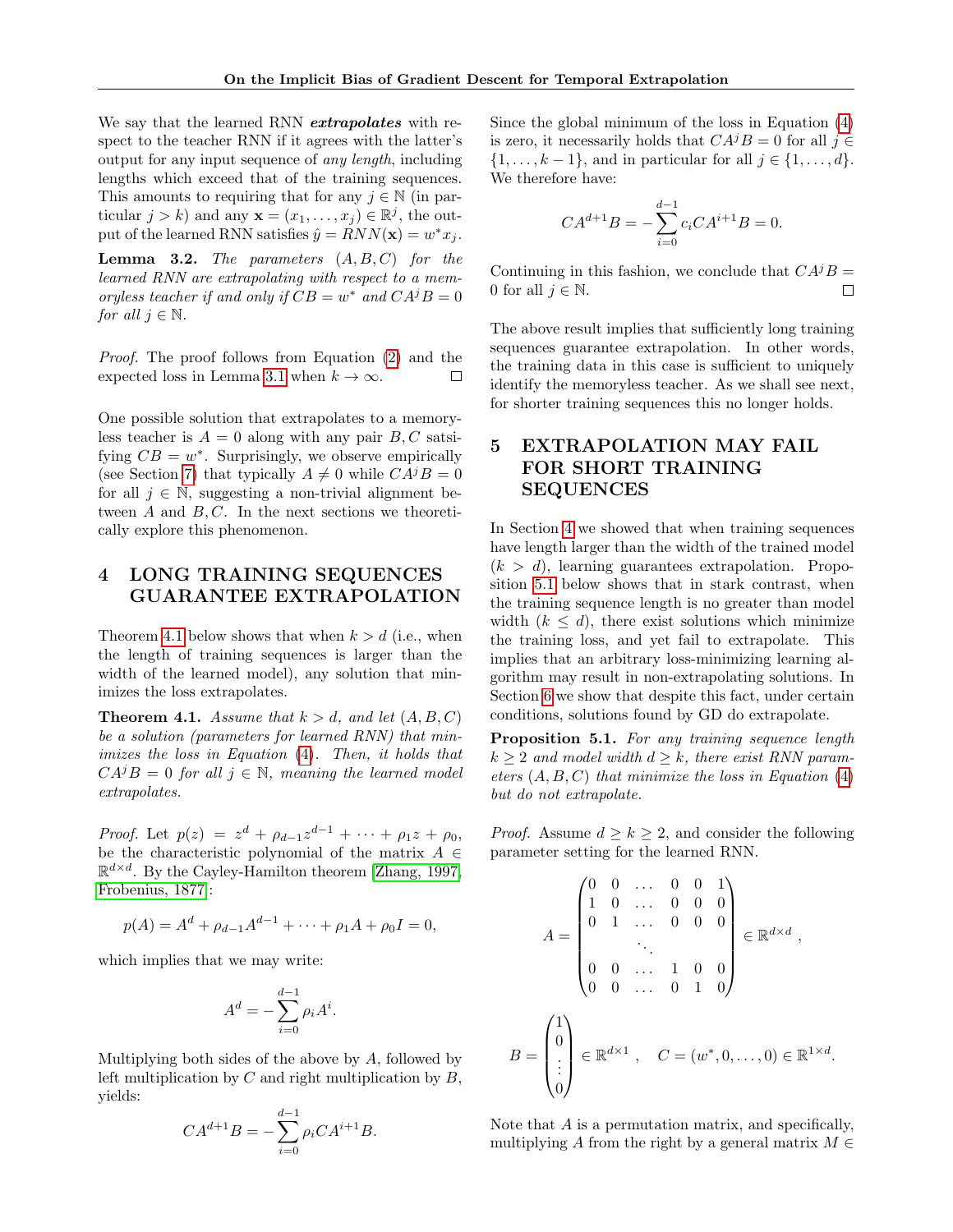$\mathbb{R}^{d \times d}$  results in a cyclic shift of rows, i.e.:

$$
M = \begin{pmatrix} - & M_1 & - \\ & \vdots & \\ - & M_d & - \end{pmatrix}, \quad AM = \begin{pmatrix} - & M_d & - \\ - & M_1 & - \\ & \vdots & \\ - & M_{d-1} & - \end{pmatrix}.
$$

Applying A to itself, we have that for any  $n \in \mathbb{N}$ ,  $A^{nd} = I$  and consequently  $CA^{nd}B = w^* \neq 0$ , which contradicts extrapolation (by Lemma [3.2\)](#page-3-4). On the other hand, for  $j \in \{1, ..., d-1\}$  we have  $CA^{j}B = 0$ since the first row of  $A^j$  is not  $e_1$ .<sup>[2](#page-4-1)</sup> To conclude, since  $d \geq k$ , the loss in Equation [\(4\)](#page-2-4) is zero and therefore minimized, while the RNN does not meet the necessary condition for extrapolation.  $\Box$ 

# <span id="page-4-0"></span>6 IMPLICIT BIAS OF GRADIENT DESCENT

Section [5](#page-3-1) showed that when the length of training sequences is no greater than the width of the trained model  $(k \leq d)$ , there exist solutions which minimize the loss (achieve perfect generalization) and yet do not extrapolate. Despite the existence of such nonextrapolating solutions, we observe empirically (see Section [7\)](#page-5-0) that GD with standard initialization entails an implicit bias towards solutions that do extrapolate. Theorem [6.1](#page-4-2) below theoretically grounds this phenomenon, for the case where the input and output weights are initialized to the same value (i.e.  $B = C^{\top}$ ), and the state transition matrix A is initialized symmetrically. This initialization captures the "residual" setting  $A = I_d$ , and more generally, allows A to have arbitrary magnitude, implying arbitrary distance from a trivial solution in which  $A = 0$ . We emphasize that while our analysis assumes symmetric initialization, we observe empirical convergence to an extrapolating solution under non-symmetric initialization as well (see Section [7\)](#page-5-0). Interestingly, we often see that the parameters of the model converge to a symmetric configuration even if not initialized this way (see Subsection [7.1\)](#page-6-3). Theoretically explaining this phenomenon is a promising direction for future work.

<span id="page-4-2"></span>**Theorem 6.1.** Assume  $d \geq k > 2$ ,  $w^* > 0$ , and that the learned RNN is initialized such that  $B = C^{\top}$ and  $A = A^{\top}$ . Then, if GD converges to a solution minimizing the loss in Equation  $(4)$ , this solution necessarily extrapolates.

Proof. The proof proceeds in two steps: we first show that GD preserves a few properties throughout training, and then establish that with these properties in place, any solution  $(A, B, C)$  minimizing the loss must

satisfy  $CB = w^*$  and  $CA^jB=0$  for all  $j \in \mathbb{N}$  — conditions equivalent to extrapolation (see Lemma [3.2\)](#page-3-4).

Denote the training loss in Equation [\(4\)](#page-2-4) by  $\mathcal{L}(A, B, C)$ . A simple computation of derivatives (provided in Appendix [B\)](#page-11-1) yields:

$$
\frac{\partial \mathcal{L}}{\partial B} = \sum_{i=1}^{k-1} (A^{\top})^i C^{\top} C A^i B + C^{\top} (C B - w^*), \quad (5)
$$

$$
\frac{\partial \mathcal{L}}{\partial C} = \sum_{i=1}^{k-1} C A^i B B^\top (A^\top)^i + (C B - w^*) B^\top, \quad (6)
$$

and

$$
\frac{\partial \mathcal{L}}{\partial A} = \sum_{i=1}^{k-1} \sum_{r=0}^{i-1} (A^{\top})^r C^{\top} C A^i B B^{\top} (A^{\top})^{i-r-1}.
$$
 (7)

Denote by  $A_t$ ,  $B_t$  and  $C_t$  the weights of the learned model at iteration  $t \in \mathbb{N} \cup \{0\}$  of GD. We will prove by induction that  $B_t = C_t^{\top}$  and  $A_t = A_t^{\top}$  for all t. By assumption this holds for  $t = 0$ . Suppose it is true for some  $t$ . The GD updates for  $B$  and  $C$  are given by:

<span id="page-4-4"></span>
$$
B_{t+1} = B_t - \eta \sum_{i=1}^{k-1} (A_t^{\top})^i C_t^{\top} C_t A_t^i B_t
$$
  
-  $\eta C_t^{\top} (C_t B_t - w^*),$  (8)

<span id="page-4-3"></span>
$$
C_{t+1} = C_t - \eta \sum_{i=1}^{k-1} C_t A_t^i B_t B_t^\top (A_t^\top)^i +
$$
  
-  $\eta (C_t B_t - w^*) B_t^\top.$  (9)

Taking transpose of the right-hand side of Equation [\(9\)](#page-4-3), while noting that by our inductive hypothesis  $B_t = C_t^{\top}$  and  $A_t = A_t^{\top}$ , we obtain equality to the right-hand side of Equation [\(8\)](#page-4-4), where we used the fact that  $CB - w^*$  is a scalar. This implies  $B_{t+1} = C_{t+1}^\top$ .

As for A, its GD update is:

<span id="page-4-5"></span>
$$
A_{t+1} = A_t - \eta \sum_{i=1}^{k-1} \sum_{r=0}^{i-1} \gamma_{t,i,r}
$$
 (10)

where

$$
\gamma_{t,i,r} = (A_t^\top)^r C_t^\top C_t A_t^i B_t B_t^\top (A_t^\top)^{i-r-1}
$$

For any i between 1 and  $k - 1$ , the internal summation (over r) is symmetric. To see this, let  $W =$  $C_t^\top C_t A_t^i B_t B_t^\top$ , and note that W is a symmetric matrix (since  $B_t = C_t^{\top}$  and  $A_t$  is symmetric by our inductive

<span id="page-4-1"></span><sup>&</sup>lt;sup>2</sup>The first row of  $A^j$  is given by  $e_{d-j+1}$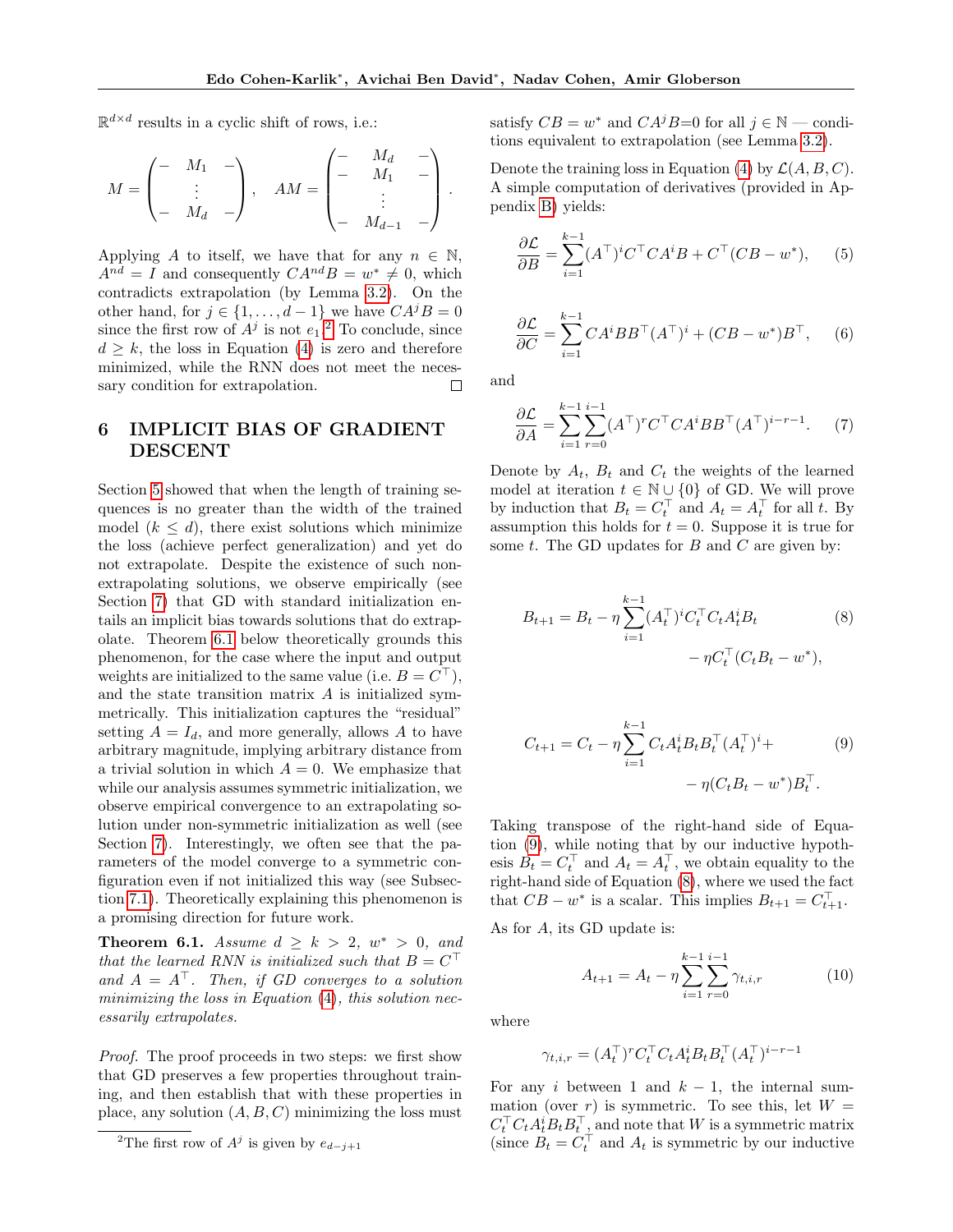hypothesis). Now, for every term  $(A_t^\top)^r W (A_t^\top)^{i-1-r}$ , a corresponding term  $(A_t^\top)^{i-1-r}W(A_t^\top)^r$  also appears in the summation, and these two terms together form a symmetric matrix (an exception is the case  $i-1-r = r$ , which corresponds to itself but is already symmetric). We conclude that the GD update in Equation [\(10\)](#page-4-5) can be written as a sum of symmetric matrices, and is therefore itself symmetric. That is,  $A_{t+1} = A_{t+1}^{\top}$ , and our inductive hypothesis is proven.

Moving on to the second part of the proof, let  $(A, B, C)$ be a minimizer of  $\mathcal{L}(A, B, C)$  satisfying  $B = C^{\top}$  and  $A = A^{\top}$ . By the structure of  $\mathcal{L}(A, B, C)$  (Equa-tion [\(4\)](#page-2-4)), it holds that  $CB = w^*$  and  $CA^jB = 0$  for any  $j \in \{1, \ldots, k-1\}$ . We will show that  $CA^jB = 0$ for all  $j \in \mathbb{N}$ . Recalling that  $k > 2$ , we have in particular:

$$
CA^2B = 0.\t(11)
$$

<span id="page-5-1"></span>A is symmetric and therefore orthogonally diagonalizable, meaning there exists an orthogonal matrix  $V \in \mathbb{R}^{d \times d}$  and a diagonal matrix  $D \in \mathbb{R}^{d \times d}$  such that  $A = VDV^{\top}$ . We can thus write  $A^2 = VD^2V^{\top}$ , and since  $B = C^{\top}$ , Equation [\(11\)](#page-5-1) implies:

$$
CA^2B = B^{\top}A^2B = B^{\top}VD^2V^{\top}B = 0.
$$

Denoting  $\mathbf{u} = (u_1, \dots, u_d)^\top = V^\top B$ , we may write the above as

$$
\mathbf{u}^\top D^2 \mathbf{u} = \sum_{i=1}^d u_i^2 \lambda_i^2 = 0 \tag{12}
$$

Since this is a sum of non-negative elements that sum to zero, each of them must be zero, namely:

$$
u_i \lambda_i = 0, \quad i = 1, \dots, d. \tag{13}
$$

We refer to this as a *complementary slackness* condition, since it implies that either  $u_i$  or  $\lambda_i$  should be zero for any *i*. For arbitrary  $j \in \mathbb{N}$ :

$$
CA^jB = B^{\top}VD^jV^{\top}B = \mathbf{u}^{\top}D^j\mathbf{u} = \sum_{i=1}^d u_i^2\lambda_i^j = 0,
$$

where the equality to zero follows from Equation [\(13\)](#page-5-2). This is precisely the condition we set out to prove.  $\Box$ 

**Remark 6.2.** The assumption  $w^* > 0$  can easily be converted to  $w^* < 0$ , by modifying the conditions on initialization to include  $B = -C^{\top}$  instead of  $B = C^{\top}$ .

Key to the proof of Theorem [6.1](#page-4-2) is the fact that symmetry is invariant under GD, i.e. if the model weights are symmetric at initialization, they remain that way throughout. A natural question which arises is whether non-extrapolating solutions such as those described in Section [5](#page-3-1) can be expressed with a symmetric weight configuration. The following lemma shows that there exist symmetric weight configurations with arbitrarily small loss values that do not extrapolate.

**Lemma 6.3.** Assume  $d \geq k \geq 2$  and  $w^* > 0$ . For any  $\epsilon > 0$ , there exists a weight configuration  $(A, B, C)$ where  $B = C^{\top}$  and  $A = A^{\top}$ , such that the loss in Equation [\(4\)](#page-2-4) is smaller than  $\epsilon$  yet the model does not extrapolate.

*Proof.* We present a proof for  $k = 3$  and  $d = 4$ . Extension to arbitrary values of  $k$  and  $d$  (satisfying  $d \geq k \geq 2$ ) is straightforward.

Let  $C = B^{\top} = (\sqrt{w^*}, 0, 0, \sqrt{w^*})$  $\delta$ ),  $A = diag(0, 0, 0, 2)$ , where  $\delta > 0$ . The loss in Equation [\(4\)](#page-2-4) is then:

 $(CA^2B)^2 + (CAB)^2 + (CB - w^*)^2 = 16\delta^2 + 4\delta^2 + \delta^2$ . This is smaller than  $\epsilon$  if  $\delta < \sqrt{\frac{\epsilon}{21}}$ . On the other hand, when tested on sequences of length  $\tilde{k}$ , the loss will be  $\sum_{i=0}^{\tilde{k}} 2^{2i} \delta^2$ , which diverges with  $\tilde{k}$ .  $(A, B, C)$  therefore do not extrapolate.

#### <span id="page-5-0"></span>7 EXPERIMENTS

<span id="page-5-2"></span>In this section we support our theoretical findings with several synthetic experiments demonstrating an implicit bias of gradient-based optimization towards extrapolating solutions. The experiments cover not only linear RNNs (the subject of our theory), but also non-linear recurrent models including Long-Short Term Memory (LSTM) [\[Hochreiter and Schmidhuber, 1997\]](#page-8-16) and Gated Recurrent Units (GRU) [\[Cho et al., 2014\]](#page-6-4). Unless stated otherwise, in all experiments we use (non-symmetric) Xavier initialization [\[Glorot and Bengio, 2010\]](#page-8-17). For optimization we use Adam [\[Kingma and Ba, 2017\]](#page-8-18) with learning rate  $10^{-3}$  and default momentum parameters of Keras implementation ( $\beta_1 = 0.9$  and  $\beta_2 =$ 0.999). Data is generated from a standard normal distribution with identity covariance, we experiment with many training sequences to ensure good generalization for the training sequence length, thereby decoupling it from the question of extrapolation. Models had width (hidden state dimension)  $d = 30$ , and were trained with sequences of length  $k = 5$ . All experiments were run on a simple Colab client.

Section [5](#page-3-1) showed that when  $d \geq k$ , there exist solutions that perfectly fit training data yet fail to extrapolate to longer sequences. In order to demonstrate this empirically we "adversarially" learn models using the length  $k$  training sequences, while including erroneous (non-extrapolating) values for later time steps. This strategy is similar to that of learning with noisy labels, see [\[Zhang et al., 2017\]](#page-9-0). We refer to models learned in this fashion as "adversarial data" in our figures. Figure [1](#page-7-0) reports an extrapolation experiment in the case of a memoryless teacher (in accordance with our theory). Three architectures are learned — linear RNN,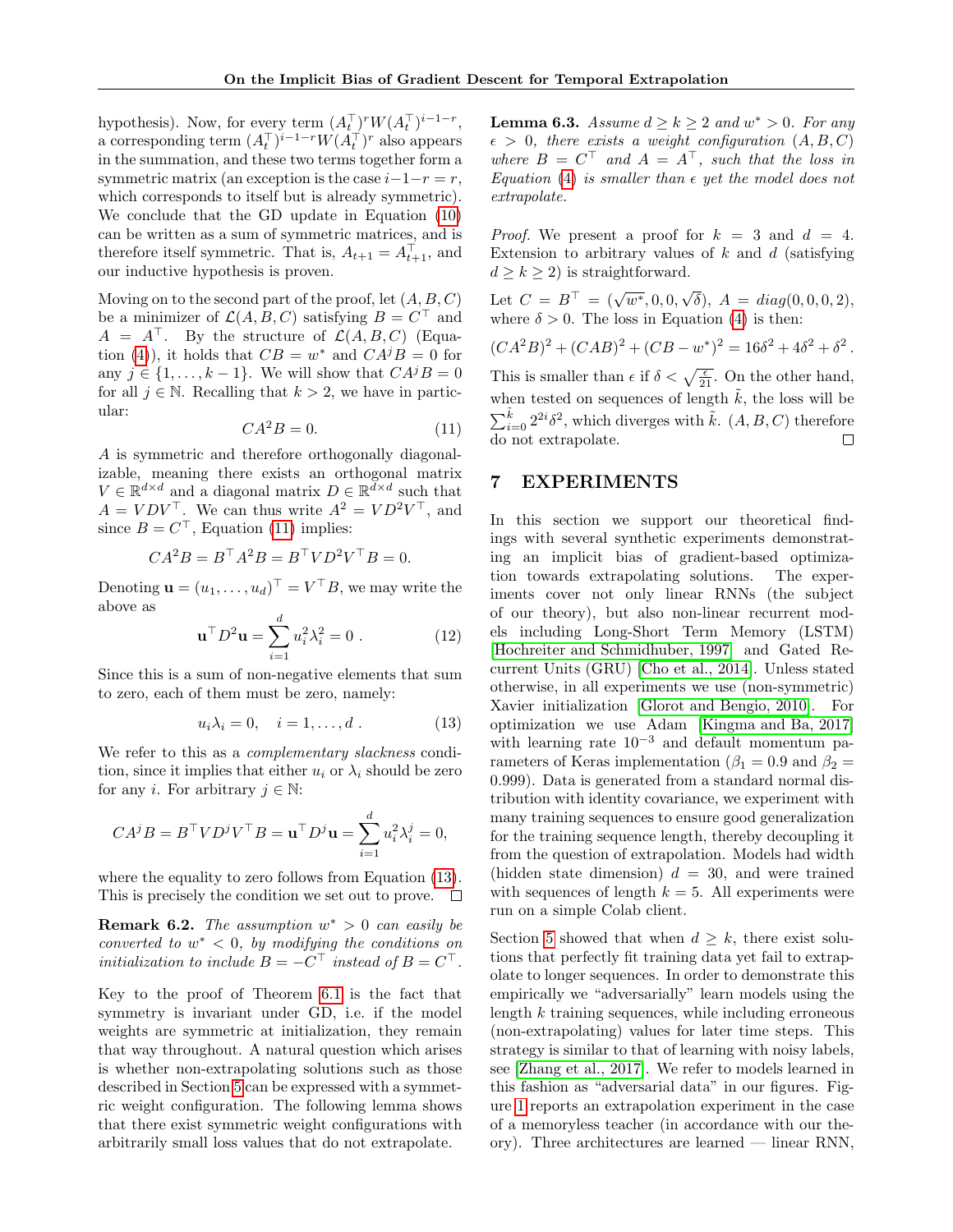$\text{LSTM}$  and  $\text{GRU}$  — and are evaluated on time steps up to 15 (recall that training sequences are of length 5). For each architecture, we compare the result of with vs. without adversarial learning as described above. The results confirm that all architectures extrapolate despite existence of non-extrapolating solutions.

Although our theory applies to a memoryless teacher, the question of temporal extrapolation is relevant for teachers with arbitrarily long memory. Namely, if training data is generated from a teacher with state space of dimension  $d^*$  on  $k$  time units, will a model learned via gradient-based optimization extrapolate? In light of our findings thus far, one may hope that extrapolation also occurs for non-zero  $d^*$ . Figure [2](#page-7-1) confirms that this is indeed the case, via an experi-ment analogous to that of Figure [1](#page-7-0) but with  $d^* = 3$ .

Next, we empirically demonstrate the complementary slackness phenomenon discussed in the proof of Theorem [6.1.](#page-4-2) The proof suggests that any non-zero eigenvalue of A must align with zero entries of the projections of  $B, C$  onto the orthonormal eigen-basis of  $A$ . Figure [3](#page-7-2) demonstrates that this is indeed the case, for a linear RNN learned via gradient-based optimization from a memoryless teacher.

#### <span id="page-6-3"></span>7.1 Weight Dynamics

Section [6](#page-4-0) showed that when initializing a linear RNN symmetrically  $(A^{\top} = A \text{ and } B = C^{\top})$ , GD is guaranteed to preserve symmetry, and consequently converge to an extrapolating solution. In this experiment we optimize the population loss directly (e.g. Equation [4\)](#page-2-4) using GD as to observe the weight dynamics leading to extrapolation. Figure [4](#page-7-3) below suggests that GD exhibits a tendency towards symmetry even when initialization is non-symmetric. It displays the evolution of weights during optimization when A is initialized as  $A_0 = \alpha I$  with random  $\alpha \in [0, 1]$ , and  $B, C$ are initialized independently from a random normal distribution. As can be seen, weights converge to an approximately symmetric solution, in the sense that the norms of  $A - A^{\top}$  and  $B - C^{\top}$  are much smaller than those of  $A, B, C$ . We hypothesize that this is due to conservation laws of the GD dynamics, akin to those studied in [\[Saxe et al., 2013,](#page-8-19) [Kunin et al., 2020\]](#page-8-20). Their derivation is left for future work.

## 8 CONCLUSIONS

In this paper we studied the implicit bias of gradient descent (GD) in the context of temporal extrapolation. Focusing on linear recurrent neural networks (RNNs), also known as linear dynamical systems, we analyzed the setting of unlimited training data generated from a memoryless teacher network, and proved that when the width of the learned model is greater than the length of training sequences, there exist solutions that do not extrapolate, yet GD will converge to solutions that do. We showed that this is a result of a complementary slackness phenomenon between the eigenvalues of the state transition matrix A and the input and output weights B and C respectively.

Our theory imposes certain assumptions on initialization, and is limited to a memoryless teacher. However, we demonstrate empirically that gradient-based optimization exhibits an implicit bias towards extrapolation even without these restrictions, in particular using standard initialization schemes and teachers with memory. Moreover, our experiments confirm that the phenomenon extends to non-linear RNNs including GRU and LSTM. We believe elements of our theory may prove useful in analyzing non-linear RNNs, and view this pursuit as an direction for future work.

Our work extends the rich body of literature studying implicit biases of GD in neural networks, by treating the important class of temporal (recurrent) models, and in particular the question of temporal extrapolation. We believe our results may contribute to a better understanding of when extrapolation fails or succeeds, thereby facilitating learning algorithms that improve time series prediction.

### 9 Acknowledgements

This work was supported by a Google Research Scholar Award, a Google Research Gift, the Yandex Initiative in Machine Learning, the Israel Science Foundation (grant 1780/21), the European Research Council (ERC) under the European Unions Horizon 2020 research and innovation programme (grant ERC HOLI 819080), Len Blavatnik and the Blavatnik Family Foundation, and Amnon and Anat Shashua.

#### References

- <span id="page-6-1"></span>[Antsaklis and Michel, 2006] Antsaklis, P. J. and Michel, A. N. (2006). Linear systems. Springer Science & Business Media.
- <span id="page-6-0"></span>[Arora et al., 2018] Arora, S., Cohen, N., Golowich, N., and Hu, W. (2018). A convergence analysis of gradient descent for deep linear neural networks. arXiv preprint arXiv:1810.02281.
- <span id="page-6-2"></span>[Arora et al., 2019] Arora, S., Cohen, N., Hu, W., and Luo, Y. (2019). Implicit regularization in deep matrix factorization.
- <span id="page-6-4"></span>[Cho et al., 2014] Cho, K., Van Merriënboer, B., Gulcehre, C., Bahdanau, D., Bougares, F., Schwenk, H.,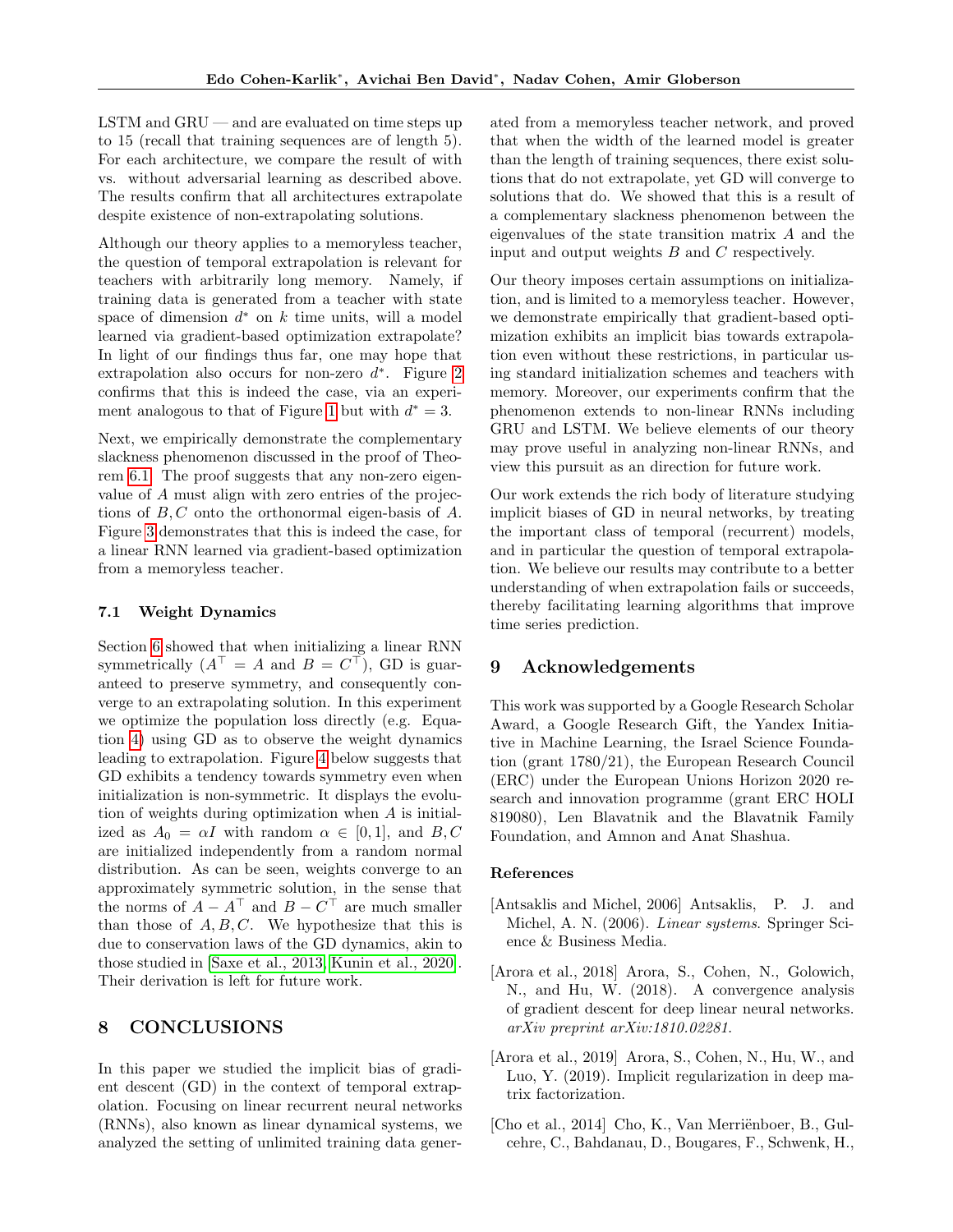

<span id="page-7-0"></span>Figure 1: Mean squared error over sequences of different lengths, after learning from length 5 training sequences generated from a memoryless teacher. As can be seen, despite the fact that using adversarial data it is possible to fit training sequences with non-extrapolating solutions, gradient-based optimization leads to extrapolation.



<span id="page-7-1"></span>Figure 2: Mean squared error over sequences of different lengths, after learning from length 5 training sequences generated from a teacher with memory (state space of dimension 3). As can be seen, despite the fact that using adversarial data it is possible to fit training sequences with non-extrapolating solutions, gradient-based optimization leads to extrapolation.



<span id="page-7-2"></span>Figure 3: Empirical demonstration of the complementary slackness phenomenon from the proof of Theorem [6.1.](#page-4-2) In blue are the absolute values of the eigenvalues of the state transition matrix  $A$ . The vector  $\bf{u}$ is the projection of the input and output weights  $B$ and  $C$  (respectively) onto the orthonormal basis of  $A$ , i.e.  $\mathbf{u} := V^{\top}B$  in the notations of the proof of Theorem [6.1.](#page-4-2) The proof shows that the implicit bias of GD ensures that  $\lambda_i u_i = 0$  for all *i*. The results above validate this phenomenon.



<span id="page-7-3"></span>Figure 4: Dynamics of  $A, B, C$  — weights of linear  $RNN$  — under GD, when  $B, C$  are initialized independently (non-symmetrically) from a zero-centered Gaussian distribution with variance  $\sigma^2 = 10^{-5}$ , and A is initialized as scaled identity. The figure shows the loss, the (Euclidean) norms of the weights, and as a measure of symmetry, the norms of  $B - C^{\top}$  and  $A-A^{\top}$ . As can be seen, the norms of B, C grow while the weights remain approximately symmetric.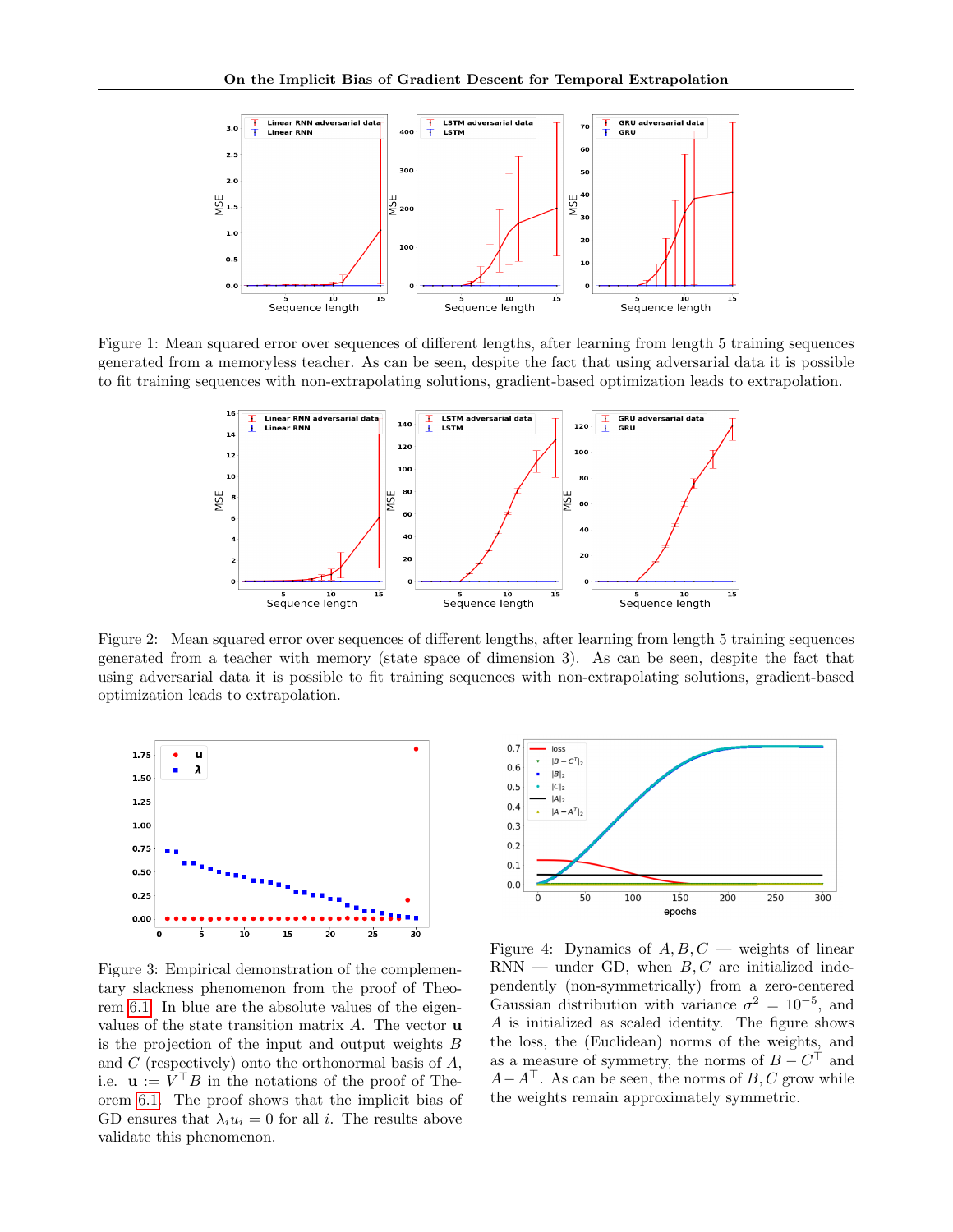and Bengio, Y. (2014). Learning phrase representations using rnn encoder-decoder for statistical machine translation. arXiv preprint arXiv:1406.1078.

- <span id="page-8-14"></span>[Emami et al., 2021] Emami, M., Sahraee-Ardakan, M., Pandit, P., Rangan, S., and Fletcher, A. K. (2021). Implicit bias of linear rnns.
- <span id="page-8-10"></span>[Fazel et al., 2001] Fazel, M., Hindi, H., and Boyd, S. P. (2001). A rank minimization heuristic with application to minimum order system approximation. In Proceedings of the 2001 American Control Conference.(Cat. No. 01CH37148), volume 6, pages 4734–4739. IEEE.
- <span id="page-8-15"></span>[Frobenius, 1877] Frobenius, G. (1877). Ueber lineare substitutionen und bilineare formen. Journal für die reine und angewandte Mathematik, 84:1–63.
- <span id="page-8-6"></span>[Ghahramani and Hinton, 1996] Ghahramani, Z. and Hinton, G. E. (1996). Parameter estimation for linear dynamical systems. Technical report, Technical Report CRG-TR-96-2, University of Totronto, Dept. of Computer Science.
- <span id="page-8-17"></span>[Glorot and Bengio, 2010] Glorot, X. and Bengio, Y. (2010). Understanding the difficulty of training deep feedforward neural networks. In Proceedings of the thirteenth international conference on artificial intelligence and statistics, pages 249–256. JMLR Workshop and Conference Proceedings.
- <span id="page-8-12"></span>[Glover, 1984] Glover, K. (1984). All optimal hankelnorm approximations of linear multivariable systems and their  $l\infty$  error bounds. International journal of control, 39(6):1115–1193.
- <span id="page-8-0"></span>[Gunasekar et al., 2018] Gunasekar, S., Lee, J., Soudry, D., and Srebro, N. (2018). Characterizing implicit bias in terms of optimization geometry. In International Conference on Machine Learning, pages 1832–1841. PMLR.
- <span id="page-8-13"></span>[Hardt et al., 2016] Hardt, M., Ma, T., and Recht, B. (2016). Gradient descent learns linear dynamical systems. arXiv preprint arXiv:1609.05191.
- <span id="page-8-9"></span>[Ho and Kálmán, 1966] Ho, B. and Kálmán, R. E. (1966). Effective construction of linear statevariable models from input/output functions. at-Automatisierungstechnik, 14(1-12):545–548.
- <span id="page-8-16"></span>[Hochreiter and Schmidhuber, 1997] Hochreiter, S. and Schmidhuber, J. (1997). Long short-term memory. *Neural computation*,  $9(8):1735-1780$ .
- <span id="page-8-3"></span>[Jacot et al., 2020] Jacot, A., Gabriel, F., and Hongler, C. (2020). Neural tangent kernel: Convergence and generalization in neural networks.
- <span id="page-8-4"></span>[Ji and Telgarsky, 2019] Ji, Z. and Telgarsky, M. (2019). Gradient descent aligns the layers of deep linear networks. In 7th International Conference on Learning Representations, ICLR 2019.
- <span id="page-8-8"></span>[Kalman, 1960] Kalman, R. E. (1960). On the general theory of control systems. In Proceedings First International Conference on Automatic Control, Moscow, USSR, pages 481–492.
- <span id="page-8-5"></span>[Kalman, 1963] Kalman, R. E. (1963). Mathematical description of linear dynamical systems. Journal of the Society for Industrial and Applied Mathematics, Series A: Control, 1(2):152–192.
- <span id="page-8-18"></span>[Kingma and Ba, 2017] Kingma, D. P. and Ba, J. (2017). Adam: A method for stochastic optimization.
- <span id="page-8-20"></span>[Kunin et al., 2020] Kunin, D., Sagastuy-Brena, J., Ganguli, S., Yamins, D. L., and Tanaka, H. (2020). Neural mechanics: Symmetry and broken conservation laws in deep learning dynamics. arXiv preprint arXiv:2012.04728.
- <span id="page-8-11"></span>[Liu and Vandenberghe, 2010] Liu, Z. and Vandenberghe, L. (2010). Interior-point method for nuclear norm approximation with application to system identification. SIAM Journal on Matrix Analysis and Applications, 31(3):1235–1256.
- <span id="page-8-7"></span>[Ljung, 1999] Ljung, L. (1999). System identification. Wiley encyclopedia of electrical and electronics engineering, pages 1–19.
- <span id="page-8-21"></span>[Petersen and Pedersen, 2012] Petersen, K. and Pedersen, M. (2012). The matrix cookbook, version 20121115. Technical Univ. Denmark, Kongens Lyngby, Denmark, Tech. Rep, 3274.
- <span id="page-8-19"></span>[Saxe et al., 2013] Saxe, A. M., McClelland, J. L., and Ganguli, S. (2013). Exact solutions to the nonlinear dynamics of learning in deep linear neural networks. arXiv preprint arXiv:1312.6120.
- <span id="page-8-1"></span>[Woodworth et al., 2020] Woodworth, B. E., Gunasekar, S., Lee, J. D., Moroshko, E., Savarese, P., Golan, I., Soudry, D., and Srebro, N. (2020). Kernel and rich regimes in overparametrized models. In Abernethy, J. D. and Agarwal, S., editors, Conference on Learning Theory, COLT 2020, 9-12 July 2020, Virtual Event [Graz, Austria], volume 125 of Proceedings of Machine Learning Research, pages 3635–3673. PMLR.
- <span id="page-8-2"></span>[Xu et al., 2020] Xu, K., Zhang, M., Li, J., Du, S. S., Kawarabayashi, K.-i., and Jegelka, S. (2020). How neural networks extrapolate: From feedforward to graph neural networks. *arXiv preprint* arXiv:2009.11848.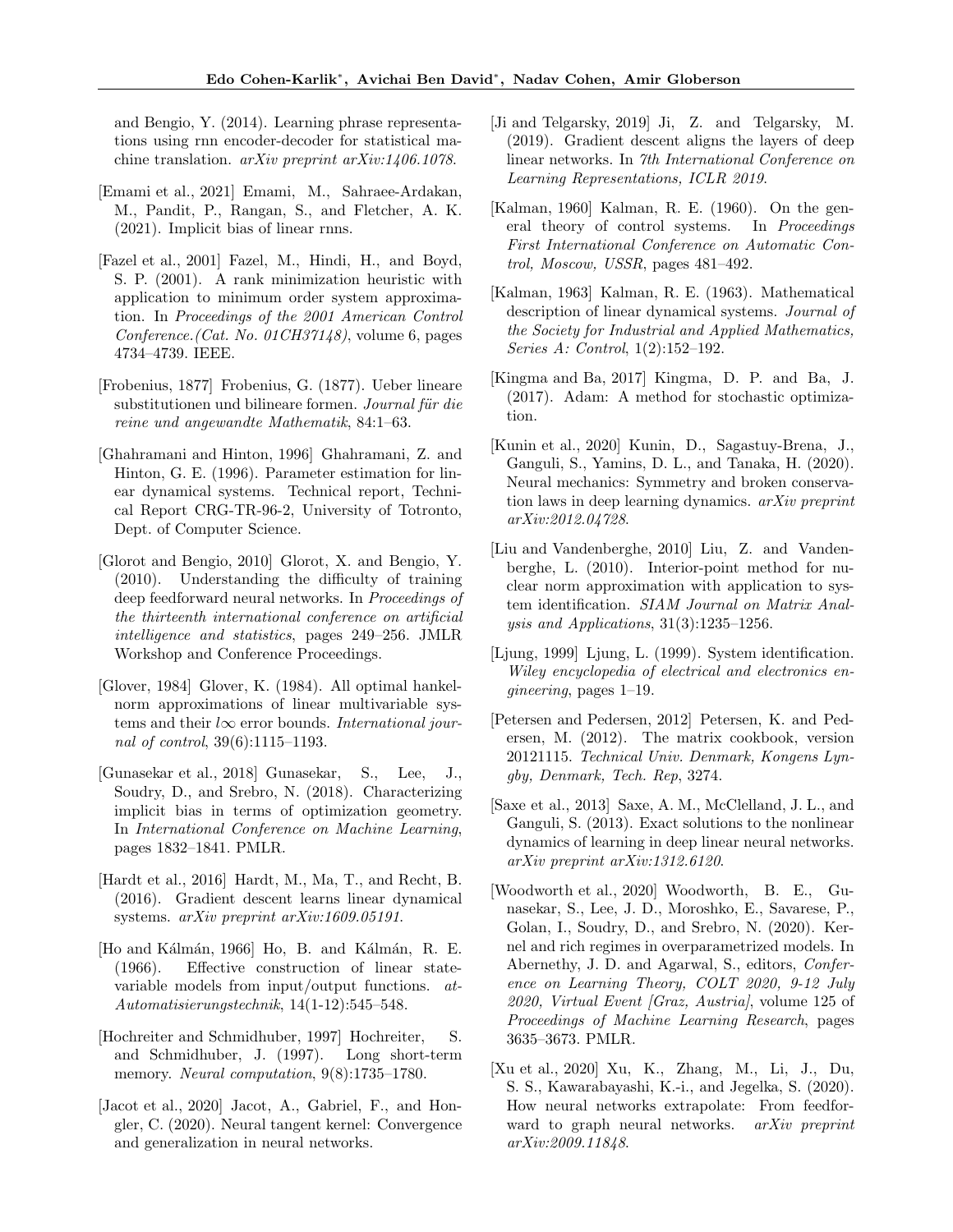- <span id="page-9-0"></span>[Zhang et al., 2017] Zhang, C., Bengio, S., Hardt, M., Recht, B., and Vinyals, O. (2017). Understanding deep learning requires rethinking generalization. In 5th International Conference on Learning Representations, ICLR 2017, Toulon, France, April 24- 26, 2017, Conference Track Proceedings. OpenReview.net.
- <span id="page-9-1"></span>[Zhang, 1997] Zhang, F. (1997). Quaternions and matrices of quaternions. Linear algebra and its applications, 251:21–57.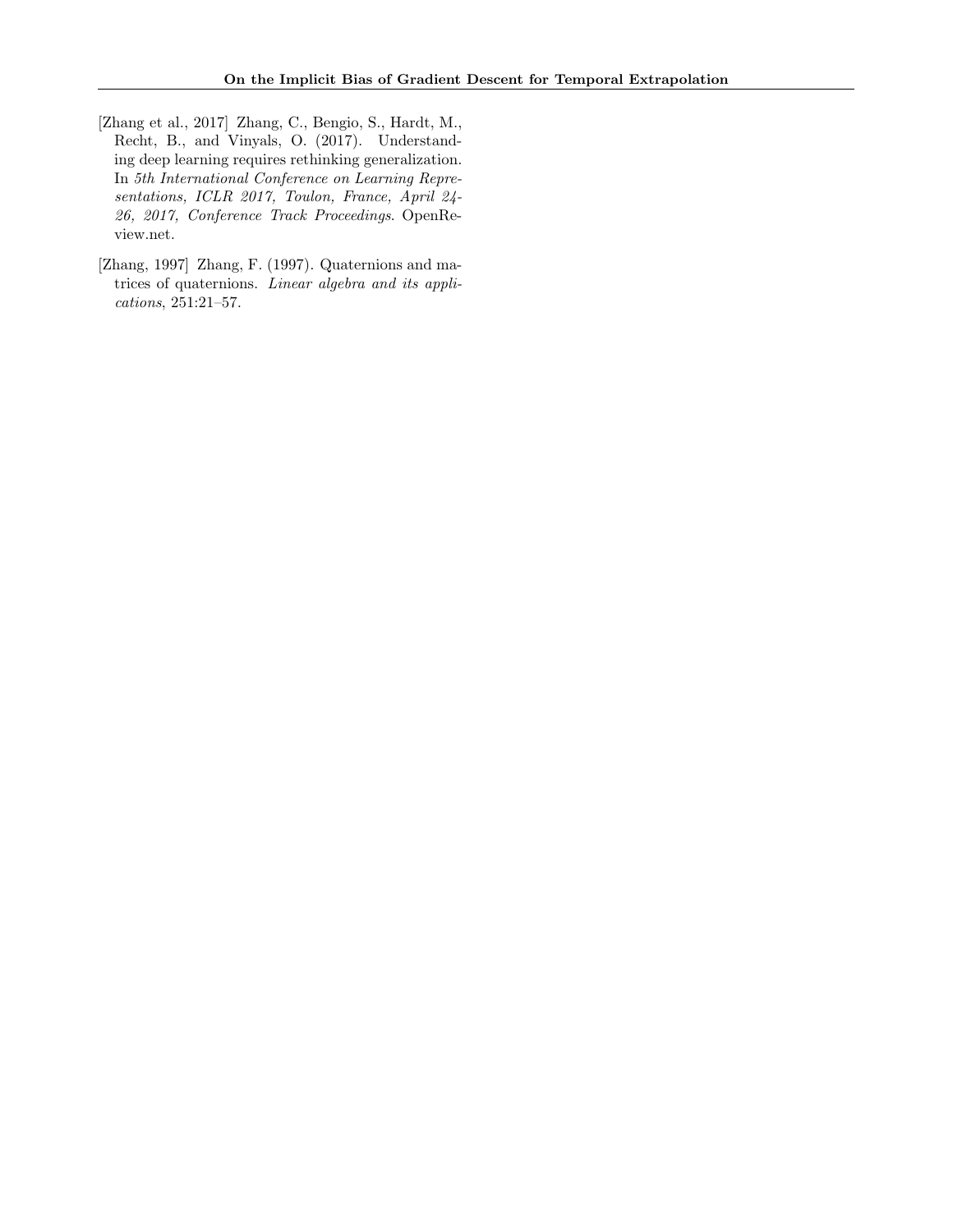# Supplementary Material: On the Implicit Bias of Gradient Descent for Temporal Extrapolation

### <span id="page-10-1"></span>A Proof of Lemma 3.1 (Main Paper): Population Risk for SISO

<span id="page-10-0"></span>**Lemma A.1.** 3.1[Main Text] Assume  $\mathbf{x} \sim \mathcal{D}$  such that  $\mathbb{E}[\mathbf{x}] = 0$  and  $\mathbb{E}[\mathbf{x}\mathbf{x}^T] = I_k$ , where  $I_k \in \mathbb{R}^{k,k}$  is the identity matrix. Then, given a memoryless teacher RNN, the loss for the student RNN is given by:

$$
\mathbb{E}_{\mathbf{x},y} \left[ \frac{1}{2} \left( RNN(\mathbf{x}) - y \right)^2 \right] = \frac{1}{2} \sum_{i=1}^{k-1} (CA^{k-i}B)^2 + \frac{1}{2} (CB - w^*)^2 \tag{14}
$$

Proof.

$$
\mathbb{E}_{\mathbf{x},y} \left[ \frac{1}{2} \left( RNN(\mathbf{x}) - y \right)^2 \right] = \frac{1}{2} \mathbb{E} \left[ \left( \sum_{i=1}^k C A^{k-i} B x_i - w^* x_k \right)^2 \right]
$$

The above can be written as

$$
\frac{1}{2} \mathbb{E}\left[ \left( \sum_{i=1}^{k} \left( C A^{k-i} B x_i \right) \right)^2 + (w^* x_k)^2 - 2 \sum_{j=1}^{k} C A^{k-j} B x_j x_k w^* \right] \tag{15}
$$

Because **x** has identity covariance  $(\mathbb{E}[x_i^2] = 1)$  many terms cancel out and the above is equal to

$$
\frac{1}{2} \left[ \sum_{i=1}^{k} (CA^{k-i}B)^2 + \left( (w^*)^2 - 2CBw^* \right) \right]
$$

Removing  $i = k$  from the summation, we have,

$$
\frac{1}{2}\sum_{i=0}^{k-1}(CA^{k-i}B)^2 + \frac{1}{2}((CB)^2 - 2CBw^* + (w^*)^2)
$$

The above can be written as

$$
\frac{1}{2}\sum_{i=0}^{k-1}(CA^{k-i}B-0)^2+\frac{1}{2}(CB-w^*)^2
$$

which concludes the proof.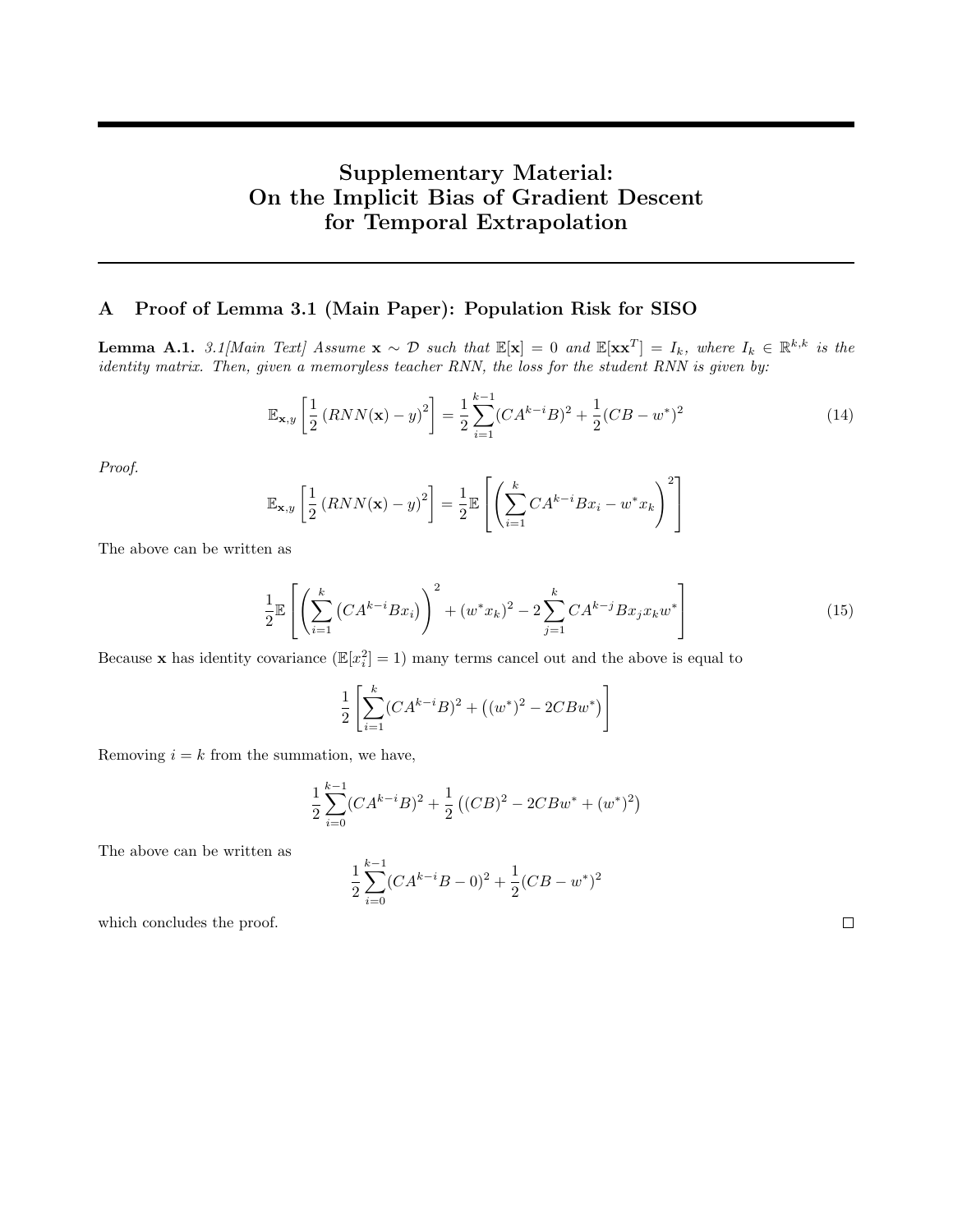### <span id="page-11-1"></span>B Details for Proof of Theorem 6.1

Here we the gradient computation for the proof of Theorem 6.1 in the main text.

Consider the expected loss in Lemma [A.1.](#page-10-0) For  $\frac{1}{2}(CB - w^*)^2$  the derivative w.r.t B is

<span id="page-11-3"></span><span id="page-11-2"></span>
$$
\frac{\partial \frac{1}{2}(CB - w^*)^2}{\partial B} = C^T(CB - w^*)
$$
\n(16)

For  $j \geq 1$ , the derivative of  $\frac{1}{2}(CA^jB)^2$  w.r.t to B is given by

$$
\frac{\partial \frac{1}{2} (CA^j B)^2}{\partial B} = (A^j)^T C^T C A^j B = (A^T)^j C^T C A^j B \tag{17}
$$

Putting together Equations [\(16\)](#page-11-2) and [\(17\)](#page-11-3), the derivative of (4) in the main text w.r.t. B is given by

$$
\frac{\partial \mathcal{L}}{\partial B} = \sum_{i=1}^{k-1} (A^T)^i C^T C A^i B + C^T (C B - w^*)
$$

A similar derivation w.r.t. C yields:

$$
\frac{\partial \mathcal{L}}{\partial C} = \sum_{i=1}^{k-1} CA^i BB^T (A^T)^i + (CB - w^*)B^T
$$

For the gradient w.r.t. A,  $\forall i \geq 1$ , the derivative of  $\frac{1}{2}(CA^iB)^2$  is based on Equation (91) from [\[Petersen and Pedersen, 2012\]](#page-8-21).

$$
\frac{\partial \frac{1}{2}(CA^{i}B)^{2}}{\partial A} = \sum_{r=0}^{i-1} (A^{r})^{T} C^{T} CA^{i}BB^{T} (A^{i-1-r})^{T}
$$

Using  $(A^{j})^{T} = (A^{T})^{j}$  and summing over  $i = 1, ..., k - 1$  results in:

$$
\frac{\partial \mathcal{L}}{\partial A} = \sum_{i=1}^{k-1} \sum_{r=0}^{i-1} (A^T)^r C^T C A^i B B^T (A^T)^{i-r-1}
$$
\n(18)

#### <span id="page-11-0"></span>C Multiple Input Multiple Output

In this section we discuss the extension of our results to the case of *Multiple Input Multiple Output* (MIMO) systems. In what follows we denote the input dimension by  $n$ , and the output dimension,  $m$ .

Consider an RNN with hidden width d, input sequence  $\{X_t\}_{t=1}^{\infty} \subset \mathbb{R}^n$  representing a sequence of n-dimensional inputs, denote the  $i^{th}$  column of X by  $X_i$ . The model produces outputs  $\{\hat{\mathbf{y}}_t\}_{t=1}^\infty \subset \mathbb{R}^m$  through the following update equations:

$$
\hat{\mathbf{y}}_t = Cs_t, \qquad s_{t+1} = As_t + BX_{t+1}, \tag{19}
$$

where  $A \in \mathbb{R}^{d \times d}$ ,  $B \in \mathbb{R}^{d \times n}$  and  $C \in \mathbb{R}^{m \times d}$  are the learned parameters, and  $\{s_t\}_{t=1}^{\infty} \subset \mathbb{R}^d$  are the resulting hidden states, where by assumption  $s_0 = 0$ . Given an input sequence  $X \in \mathbb{R}^{n \times k}$ , a memoryless MIMO teacher corresponds to  $W^* \in \mathbb{R}^{m \times n}$ , such that  $\mathbf{y} = W^* X_k$ .

In the main paper we develop an expression for the population loss for the case of SISO. We provide here a MIMO version of the lemma.

<span id="page-11-4"></span>**Lemma C.1.** Assume  $X \in \mathbb{R}^{n \times k}$ ,  $X \sim \mathcal{D}$  such that  $\mathbb{E}_{\mathcal{D}}[XX^{\top}] = I_n$  and  $\mathbb{E}_{\mathcal{D}}[X] = 0$ . Then, given a memoryless teacher RNN, the loss for the student RNN satisfies:

$$
\mathbb{E}_{X,\mathbf{y}}\left[\frac{1}{2}\left\|RNN(X) - \mathbf{y}\right\|_{F}^{2}\right] = \frac{1}{2}\sum_{i=1}^{k-1} \left\|CA^{k-i}B\right\|_{F}^{2} + \frac{1}{2}\left\|CB - W^{*}\right\|_{F}^{2}
$$
(20)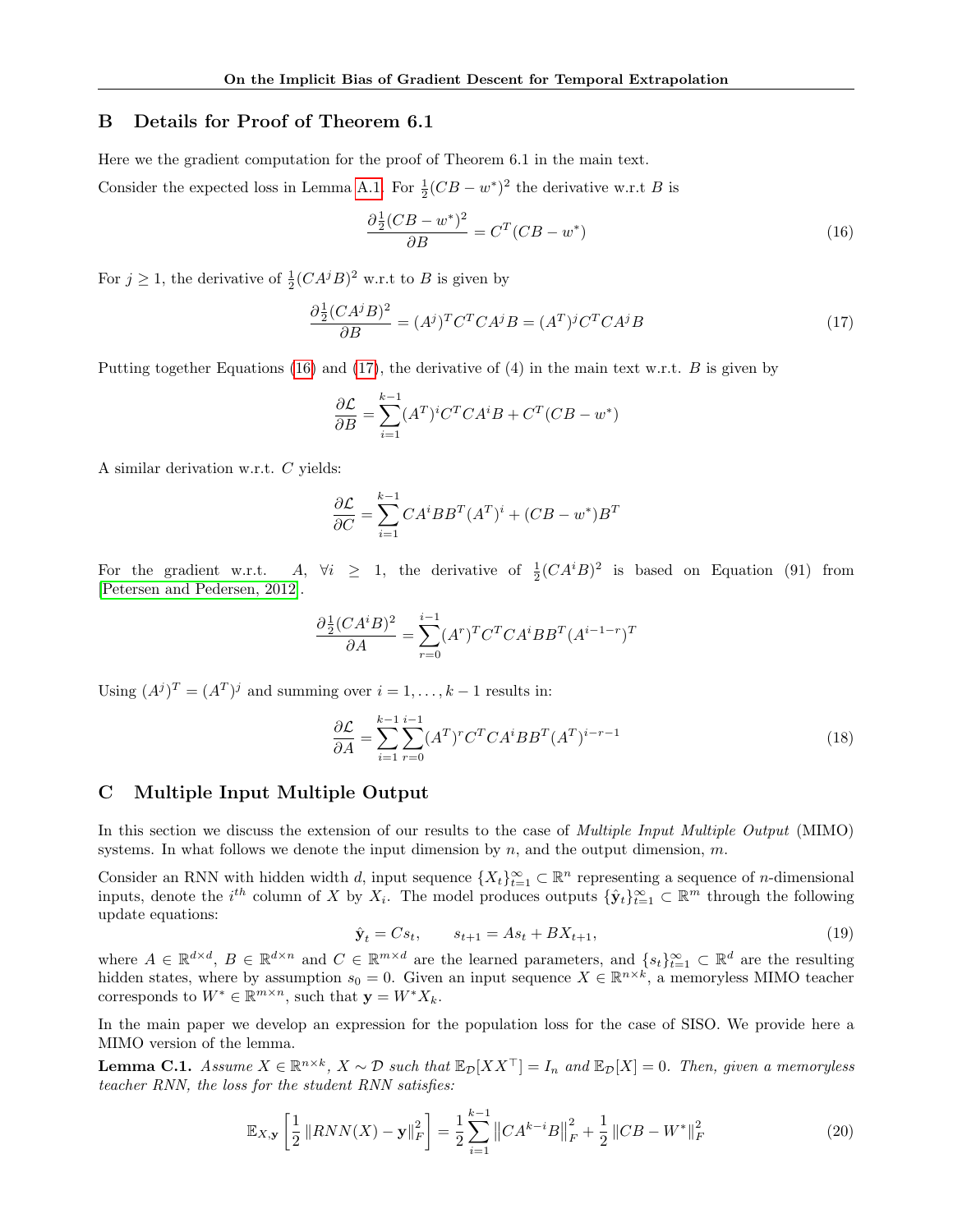Proof. The proof is given in [C.1.](#page-13-0)

In the main paper we show that when the sequence length is greater than the hidden dimension,  $(k > d)$ , extrapolation is guaranteed by showing that  $\forall j \in \mathbb{N}$  it holds that  $CA^{j}B = 0$ . The analysis in the main paper is not dependent on the dimensions of  $B$  and  $C$  and therefore applies to the MIMO setting as-is.

Following the analysis of extrapolation when learning with long sequences, we show that when  $k < d$ , there exists solutions that attain zero loss but do not extrapolate w.r.t. a memoryless teacher. The proof uses the following parameters,

$$
A = \begin{pmatrix} 0 & 0 & \dots & 0 & 0 & 1 \\ 1 & 0 & \dots & 0 & 0 & 0 \\ 0 & 1 & \dots & 0 & 0 & 0 \\ & & \ddots & & & \\ 0 & 0 & \dots & 1 & 0 & 0 \\ 0 & 0 & \dots & 0 & 1 & 0 \end{pmatrix} \in \mathbb{R}^{d,d}, \quad B = \begin{pmatrix} 1 \\ 0 \\ \vdots \\ 0 \end{pmatrix} \in \mathbb{R}^{d,1}, \quad C = (w^*, 0, \dots, 0) \in \mathbb{R}^{1,d}.
$$

In order to apply for MIMO, the parameters  $B$  and  $C$  need to be padded with zeros to form,

$$
B = \begin{pmatrix} 1 & 0 & \dots & 0 \\ 0 & 0 & \dots & 0 \\ \vdots & \vdots & \ddots & \vdots \\ 0 & 0 & \dots & 0 \end{pmatrix} \in \mathbb{R}^{d,n}, \quad C = \begin{pmatrix} w^* & 0 & \dots & 0 \\ 0 & 0 & \dots & 0 \\ \vdots & \vdots & \ddots & \vdots \\ 0 & 0 & \dots & 0 \end{pmatrix} \in \mathbb{R}^{m,d}.
$$

and the same arguments apply.

In the main paper we show GD has implicit bias towards memoryless solutions under standard initialization schemes. Here we show that this result extends to the MIMO case, under the additional conditions that  $m = n$ and  $W^*$  is symmetric and nonnegative.

The SISO proof follows two steps. The first shows that at any time step of GD,  $B_t = C_t^T$  and  $A_t$  is symmetric. For the first part of the proof to apply for the MIMO setting, the dimensions of B and C must allow  $B_0 = C_0^T$ which implies  $n = m$ .

<span id="page-12-1"></span>The gradient updates in the MIMO case are similar to those of SISO (see Appendix [A\)](#page-10-1) and are given by:

<span id="page-12-0"></span>
$$
\frac{\partial \mathcal{L}}{\partial B} = \sum_{i=1}^{k-1} (A^T)^i C^T C A^i B + C^T (C B - W^*),\tag{21}
$$

$$
\frac{\partial \mathcal{L}}{\partial C} = \sum_{i=1}^{k-1} CA^i BB^T (A^T)^i + (CB - W^*)B^T,
$$
\n(22)

$$
\frac{\partial \mathcal{L}}{\partial A} = \sum_{i=1}^{k-1} \sum_{r=0}^{i-1} (A^T)^r C^T C A^i B B^T (A^T)^{i-r-1}.
$$
\n(23)

The same inductive argument from the main text applies here with the distinction that in order for the RHS of  $(21)$  and  $(22)$  to satisfy

$$
C_t^\top (C_t B_t - W^*) = [(C_t B_t - W^*) B_t^\top]^\top
$$

the matrix  $W^*$  must be symmetric.

For the second part of the proof, we use the fact that  $B = C^{\top}$  and  $A = A^{\top}$  to show that at convergence  $CA^{j}B = 0$  for all  $j \in \mathbb{N}$ . Recalling that  $k > 2$ , consider the optimized loss:<sup>[3](#page-12-2)</sup>

$$
\mathcal{L}(A, B, C) = \sum_{i=3}^{k-1} \|CA^i B\|_F^2 + \|CA^2 B\|_F^2 + \|CAB\|_F^2 + \|CB - W^*\|_F^2 \tag{24}
$$

<span id="page-12-2"></span><sup>&</sup>lt;sup>3</sup>The leftmost term is zero by definition if  $k = 3$ .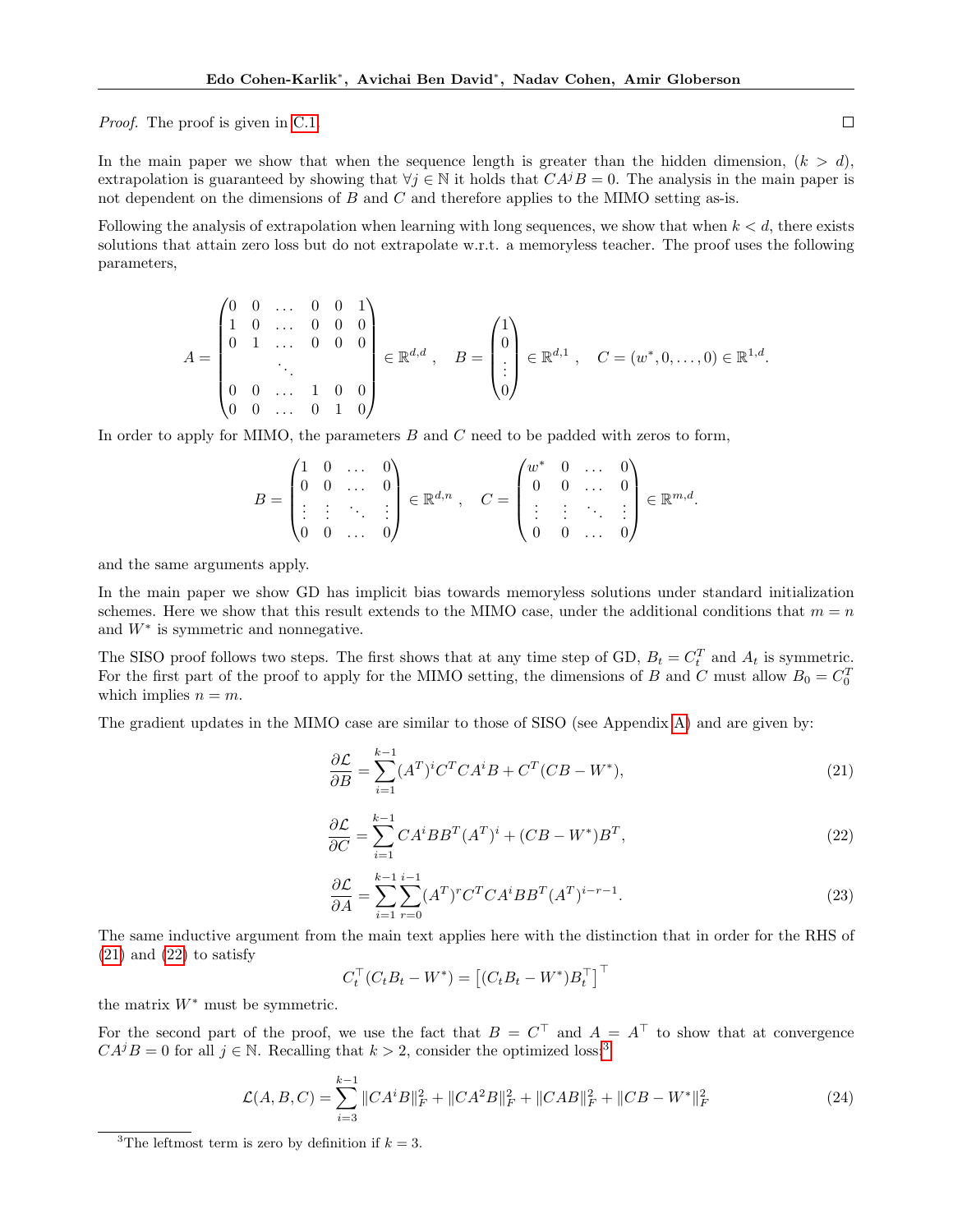Any solution minimizing (i.e., bringing to zero) the above must satisfy:

$$
CA^2B = 0 \in \mathbb{R}^{n \times n}.\tag{25}
$$

By the assumption of the theorem we have that GD converges to a minimizing solution and therefore satisfies Equation [\(11\)](#page-5-1). Also, by the first part of the proof, we know that  $A$  is symmetric and therefore orthogonally diagonalizable, meaning there exist an orthogonal matrix  $V \in \mathbb{R}^{d,d}$  and a diagonal matrix  $D \in \mathbb{R}^{d,d}$  such that  $A = VDV^{\top}$ . We can thus write  $A^2 = VD^2V^{\top}$ , and since  $B = C^{\top}$  (by the first part of the proof),

Equation [\(11\)](#page-5-1) implies:

$$
CA^2B = B^{\top}A^2B = B^{\top}VD^2V^{\top}B = 0 \in \mathbb{R}^{n \times n}.
$$

Denote  $U = V^{\top}B$ , the above can be written as

$$
B^{\top}VD^{2}V^{\top}B = U^{\top}D^{2}U = 0 \in \mathbb{R}^{n \times n}.
$$

The above matrix is element-wise zero, in particular its diagonal elements should be zero, implying for all i:

$$
\left[U^{\top} D^2 U\right]_{ii} = \sum_{s=1}^{d} U_{si}^2 \lambda_s^2 = 0 \tag{26}
$$

Since Equation [\(26\)](#page-13-1) is a sum of non-negative elements that sum to zero, each of them should be zero. Furthermore, for any s, it must hold that  $U_{si}^2 \lambda_s^2 = 0$  and therefore we have the complementary slackness result:

<span id="page-13-2"></span><span id="page-13-1"></span>
$$
U_{si}\lambda_s = 0 \quad \forall i, s \tag{27}
$$

The fact that the model extrapolates follows directly from the observation above. Consider any  $p \in \mathbb{N}$ . Then the corresponding element in the impulse response is given by:

$$
CA^pB = B^{\top}VD^pV^{\top}B = U^{\top}D^pU
$$

which can be written as

$$
\left[U^{\top} D^p U\right]_{ij} = \sum_{s=1}^d U_{si} U_{sj} \lambda_s^p
$$

From Equation [\(27\)](#page-13-2) we conclude that the above is zero and thus  $CA^pB = 0$  (i.e., this part of the matrix impulse response is zero). This is precisely the condition for perfect extrapolation (see main text and recall that  $CB - W^* = 0$  because of optimality of GD) and thus the result follows.

#### <span id="page-13-0"></span>C.1 Population Loss for MIMO

Proof for Lemma [C.1.](#page-11-4)

$$
\mathbb{E}_{X,\mathbf{y}}\left[\frac{1}{2}\left\|RNN(X) - \mathbf{y}\right\|_F^2\right] = \frac{1}{2}\mathbb{E}\left[\left\|\sum_{i=1}^k CA^{k-i}BX_i - W^*X_k\right\|_F^2\right]
$$

For two general matrices  $Q, R$ , the loss in terms of the trace operator is given by

<span id="page-13-3"></span>
$$
||Q - R||_F^2 = tr((Q - R)^T (Q - R))
$$
  
= tr (Q<sup>T</sup>Q - Q<sup>T</sup>R - R<sup>T</sup>Q + R<sup>T</sup>R)  
= tr(Q<sup>T</sup>Q) - tr(Q<sup>T</sup>R) - tr(R<sup>T</sup>Q) + tr(R<sup>T</sup>R)  
= tr(Q<sup>T</sup>Q) - 2tr(Q<sup>T</sup>R) + tr(R<sup>T</sup>R) (28)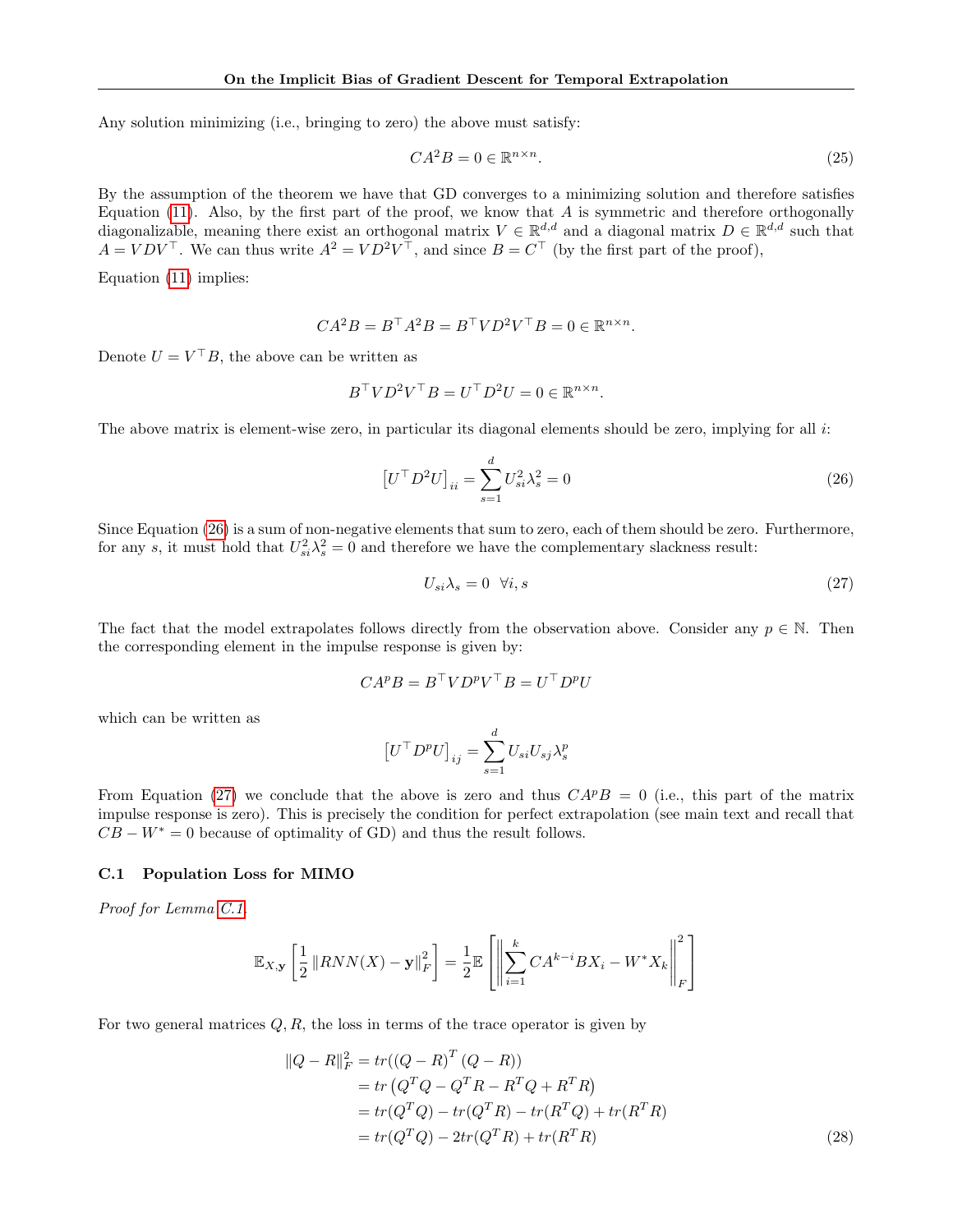where the transitions rely on the properties of the trace operator. We can now handle each term separately, denote  $W_i = CA^{k-i}B$ , assigning  $\hat{Q} = \sum_{i=1}^{k} W_i X_i$ , the LHS term,  $tr(Q^T Q)$ , amounts to

$$
tr\left(\left(\sum_{i=1}^{k} X_i^T W_i^T\right) \left(\sum_{j=1}^{k} W_j X_j\right)\right) = tr\left(\sum_{i=1}^{k} \sum_{j=1}^{k} X_i^T W_i^T W_j X_j\right)
$$

$$
= \sum_{i=1}^{k} \sum_{j=1}^{k} tr\left(X_i^T W_i^T W_j X_j\right)
$$

$$
= \sum_{i=1}^{k} \sum_{j=1}^{k} tr\left(W_i^T W_j X_j X_i^T\right)
$$

Taking the expectation of IID samples  $X_i, X_j$ ,

$$
\mathbb{E}\left[\operatorname{tr}\left(W_i^T W_j X_j X_i^T\right)\right] = \operatorname{tr}\left(W_i^T W_j \mathbb{E}\left[X_j X_i^T\right]\right) = \begin{cases} 0 & i \neq j \\ \operatorname{tr}(W_i^T W_j) & i = j \end{cases}
$$

putting together, the LHS term amounts to

<span id="page-14-0"></span>
$$
\mathbb{E}\left[tr(Q^TQ)\right] = \sum_{i=1}^k tr(W_i^T W_i) = \sum_{i=1}^k \|W_i\|_F^2 = \sum_{i=1}^k \left\|CA^{k-i}B\right\|_F^2
$$
\n(29)

For the second term,  $tr(Q^TR)$ , we have

<span id="page-14-1"></span>
$$
tr\left(\sum_{i=1}^{k} X_i^T W_i^T W^* X_k\right) = \sum_{i=1}^{k} tr\left(X_i^T W_i^T W^* X_k\right) = \sum_{i=1}^{k} tr\left(W_i^T W^* X_k X_i^T\right)
$$

Taking the expectation, for every  $i \neq k$ ,  $\mathbb{E}\left[X_k X_i^T\right] = 0$ , and for  $i = k$ ,  $\mathbb{E}\left[X_k X_k^T\right] = I_n$ . Therefore the middle term amounts to

$$
\mathbb{E}\left[tr(Q^T R)\right] = tr\left(W_k^T W^*\right) \tag{30}
$$

Finally, the RHS is given by

<span id="page-14-2"></span>
$$
\mathbb{E}\left[tr(R^T R)\right] = tr\left((W^*)^T W^*\right) \tag{31}
$$

where we again use the linearity and cyclic properties of the trace operator as well as  $\mathbb{E}\left[X_k X_k^T\right] = I_n$ . Putting the computed terms, [\(29\)](#page-14-0) [\(30\)](#page-14-1) [\(31\)](#page-14-2), back into Equation [\(28\)](#page-13-3), we have

$$
\mathbb{E}\left[\left\|\sum_{i=1}^{k}CA^{k-i}BX_i - W^*X_k\right\|_{F}^{2}\right] = \sum_{i=1}^{k} \left\|CA^{k-i}B\right\|_{F}^{2} - 2tr\left(W_k^TW^*\right) + tr\left((W^*)^TW^*\right)
$$

Note that  $W_k = CA^{k-k}B = CB$ , the above can be written as

$$
\sum_{i=1}^{k-1} \|CA^{k-i}B\|_F^2 + \|CB\|_F^2 - 2tr\left((CB)^T W^*\right) + \|W^*\|_F^2
$$
\n(32)

which can further be written as

$$
\sum_{i=1}^{k-1} \|CA^{k-i}B\|_F^2 + \|CB - W^*\|_F^2
$$
\n(33)

to conclude the proof.